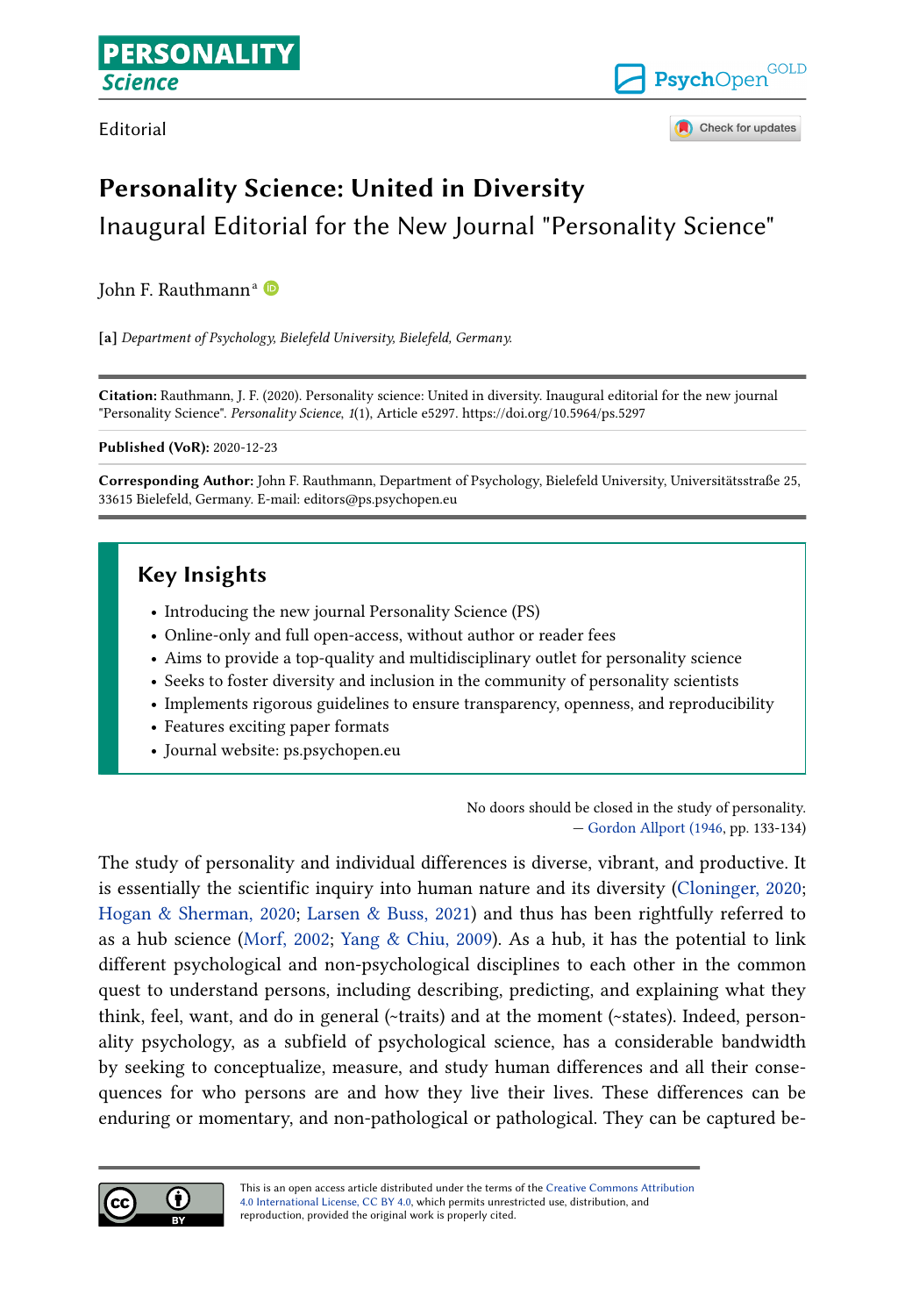tween persons (interindividual perspective), within persons (intraindividual perspective), and even at the group-level (e.g., cross-cultural differences in traits). Further, they may pertain to biological, psychological, and social origins, expressions, structures, dynamics, processes, mechanisms, functioning, development, and consequences. There are a myriad of personality-relevant psychological variables alone (e.g., perceptual, cognitive, affective, motivational, volitional, regulatory, behavioral) that need to be measured, put into rela‐ tion to biological and environmental constraints, and integrated to study a whole person. In this vein, [Revelle \(2007,](#page-23-0) p. 37) opined that "[p]ersonality research is the last refuge of the generalist in psychology". The scope of a broader personality-centered science expands even more by also including variations between and within animals or entire species (e.g., [Bell et al., 2009](#page-18-0); [Carere & Maestripieri, 2013;](#page-19-0) [Dall et al., 2004](#page-19-0); [O'Dea et al.,](#page-22-0) [2020;](#page-22-0) [Sih et al., 2004](#page-23-0), [2015,](#page-23-0) [2020;](#page-23-0) [Wolf & Weissing, 2012\)](#page-24-0), virtual avatars and intelligent systems (e.g., [Bélisle & Bodur, 2010;](#page-18-0) [Fong & Mar, 2015](#page-20-0); [McLeod et al., 2014](#page-22-0); [Pan et](#page-22-0) [al., 2015](#page-22-0); [Read & Miller, 2002;](#page-22-0) [Ünal et al., 2018](#page-24-0)), and robots (e.g., [Bremner et al., 2016;](#page-19-0) [Broadbent et al., 2013;](#page-19-0) [Churamani et al., 2020;](#page-19-0) [Craenen et al., 2018](#page-19-0); [Reich & Eyssel, 2013;](#page-22-0) [Robert, 2018\)](#page-23-0). Thus, there is a rich smorgasbord of topics, phenomena, and variables that a science of personality can tackle – with an equally staggering array of perspectives, theories, questions, methodologies, and applications. It is this diversity that this new journal wants to celebrate and cultivate.

*Personality Science* (*PS*) is an online-only, full open-access journal, owned by the European Association of Personality Psychology  $(EAPP)^1$  and published within the PsychOpen GOLD program of the Leibniz Institute for Psychology (ZPID)<sup>2</sup>. It aspires to be a premiere outlet for any insights on personality and individual differences – cutting across traditional disciplinary borders. Personality-relevant topics are often studied in psychology, but they are equally relevant in other disciplines (e.g., genetics, neuroscience, medicine, computer science, economics, political science, anthropology, sociology, cultural studies, linguistics, educational science, philosophy, history, etc.). It is thus our aim to capitalize on the diversity of approaches to studying personality and help unify the field of a personality-centered science.

This inaugural editorial serves several purposes. First, it seeks to underscore the importance of diversity in the scientific study of personality. Second, it introduces the mission and visions of this new journal. Third, it provides prospective readers, authors, and reviewers with useful information on the modalities of the journal. We hope that *PS* will become an attractive and inspiring outlet for rigorous, transparent, and impactful work on personality and individual differences, without any barriers to reading and publishing papers in it.



<sup>1)</sup> See<https://eapp.org/>

<sup>2)</sup> See<https://www.psychopen.eu/>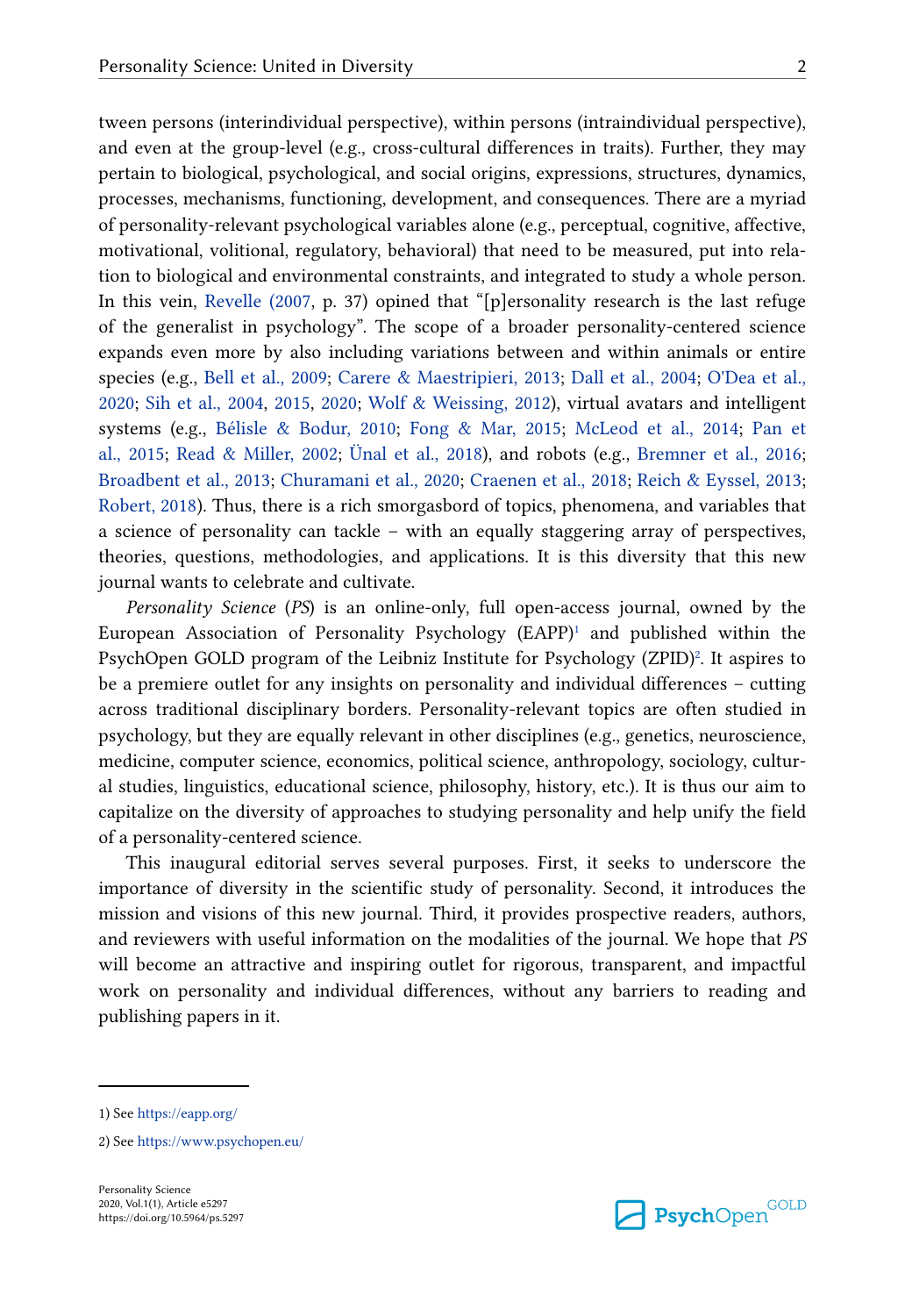### **A New Journal**

### **The Need for Another Journal**

*PS* was founded to (1) respond to a changing publishing landscape, (2) experiment with novel publishing and paper formats, and (3) incentivize emerging best practices and scientific standards. First, more journals are moving towards online-only publications (or at least prioritize print publications less) and adopting open-access options, but to varying degrees and often with article processing charges (APCs). APCs defray costs of production and guarantee that an article is not hidden behind a paywall. Several journals offer limited amounts of partial or even full waivers on these APCs, and some countries or institutions have certain funds and deals in place to pay for APCs. However, journals neither charging authors nor readers are still relatively rare. These are referred to as no-fee, platinum, or diamond open-access journals. With *PS*, we aim to provide such an online-only, no-fee journal for personality science that is credible and selective in what it publishes. Further, we hope that the lack of financial barriers to reading and publishing in *PS* will contribute to more diversity and inclusion.

Second, *PS* was devised to be a flexible journal that can experiment with novel pub‐ lishing and paper formats. This is usually not possible with "traditional" print journals owned by corporate publishers that need to consider profit calculations (*PS* does not generate any revenue). Science is changing in the way it generates and disseminates knowledge, and so a journal that can rapidly adapt to the changing landscape is needed. Consequently, we aim to continually improve the journal and be responsive to readers', authors', reviewers', and editors' ideas and feedback.<sup>3</sup>

Third, *PS* aims to promote and incentivize emerging best scientific practices, ac‐ knowledging that good, reproducible, and transparent science is hard but worth the effort on many levels (e.g., [Munafò et al., 2017;](#page-22-0) [Nosek et al., 2019\)](#page-22-0); may entail conducting "slower science" (e.g., [Vazire, 2018\)](#page-24-0); and will need to involve more collaborative effort among researchers from different research groups, disciplines, and countries (e.g., [Chartier et al., 2018;](#page-19-0) [Kliegl & Bates, 2011](#page-21-0); [Moshontz et al., 2018\)](#page-22-0). In this vein, the journal calls for more implementations of transparency and open science; precision, rigor, and formalization; cogent use of sophisticated data-analytical strategies; and theory-building. Further, *PS* seeks to facilitate a more multidisciplinary understanding of personality as well as foster more diversity and inclusion in the community of personality scientists.

### **Mission and Vision**

At *PS*, we aim to quickly respond to changing scientific best practices and provide a community-driven publishing outlet. We are neither subject to corporate publisher



<sup>3)</sup> To give feedback, please visit <https://ps.psychopen.eu/index.php/ps/feedback>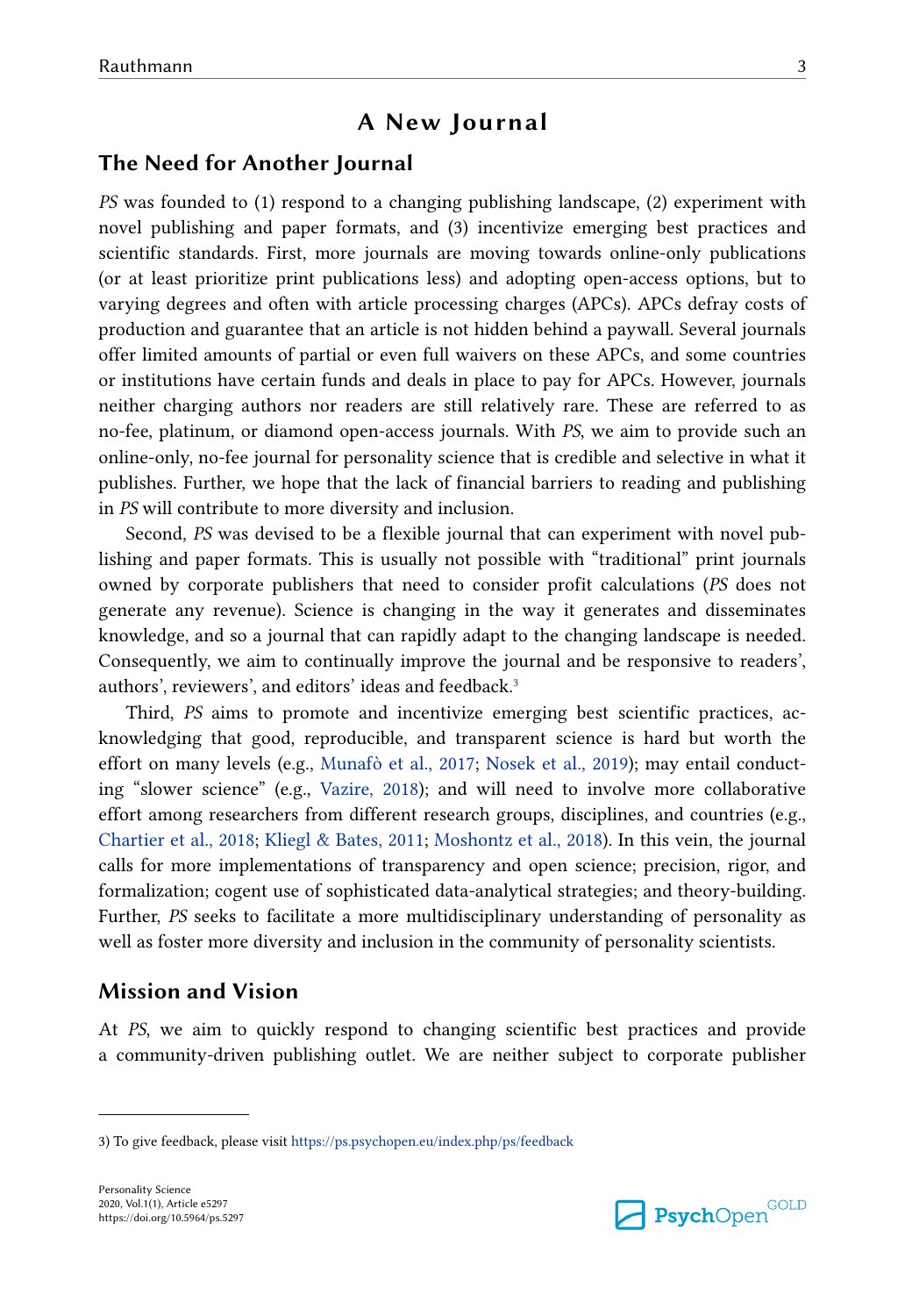requirements (e.g., needing to make profit off papers) nor to problematic infrastructural constraints that could impede scientific soundness (e.g., needing to achieve a benchmark journal impact factor). Our sole prerogative is to provide a top-quality and inclusive out‐ let for personality science. In doing so, the journal's main goals concern three different forms of *expansion*: (1) expanding the field beyond psychology, (2) expanding the public profile of the field, and (3) expanding the scope and amount diversity in the field.

#### **Expanding the Field**

The study of something as complex as personality can transcend the discipline of psychology, so this journal provides a great opportunity to join forces. Historically, however, much of personality science is rooted in personality psychology. Indeed, one may argue that personality psychology is central to psychology itself, which is essentially interested in different aspects of a person. Etymologically, the ancient Greek word ψυχή [*psuk<sup>h</sup> ḗ*] meant "breath" and "life," but also took the meanings of "mind, soul, spirit" and even "personality" (Liddell  $\&$  Scott, 1940). Not surprisingly, early pioneers in the emerging science of *psycho-logy* – such as Francis Galton, William James, Sigmund Freud, and Alfred Binet – were interested in rather enduring characteristics of persons, such as temperament, motives, or cognitive abilities. Indeed, many of the 100 most eminent psychologists of all time ([Diener et al., 2014](#page-20-0); [Haggbloom et al., 2002](#page-20-0)) have, at some point in their careers, conducted research on personality and individual differences. Among them are Gordon Allport, Albert Bandura, Raymond B. Cattell, Hans J. Eysenck, and Carl Rog‐ ers.<sup>4</sup> And to this day, it is especially personality psychologists who are equipped to study the "whole person" and the coherent integration of different variables or systems within individuals (e.g., [Fournier et al., 2015;](#page-20-0) [Funder, 2015;](#page-20-0) [McAdams, 1997a,](#page-21-0) [1997b](#page-21-0); [McAdams &](#page-21-0) [Pals, 2006](#page-21-0); [Morf, 2002](#page-22-0); [Renner & Laux, 2000](#page-23-0); [Stern, 1923\)](#page-24-0). In light of such a scope, some believe that personality-psychological knowledge could form the core of psychology in general ([Allport, 1961\)](#page-18-0). This idea fits to bibliometric analyses indicating strong citation rates of personality-psychological papers [\(Allik, 2013\)](#page-18-0) and that personality/social psychological articles are located at the "heart" of psychological citation networks ([Yang & Chiu,](#page-24-0) [2009\)](#page-24-0). To conclude that personality psychology really *is* the core of psychology may be an overstretch, of course. Notwithstanding, the notion is understandable because the topics, questions, methodologies, and applications of personality psychology are diverse [\(Revelle, 2007;](#page-23-0) [Robins et al., 2007](#page-23-0); [Tracy et al., 2009](#page-24-0)) and have the potential to tie together different psychological subdisciplines.



<sup>4)</sup> Some of them have repeatedly come under scrutiny for allegations of questionable research practices (including violations of research ethics) and endorsements of ethically questionable attitudes (e.g., racism, eugenics). Their listing here should not be taken as an endorsement of them and their work. Rather, they have been listed because they objectively are well-known and well-cited across all psychological disciplines and did have a lasting influence on certain areas of personality psychology.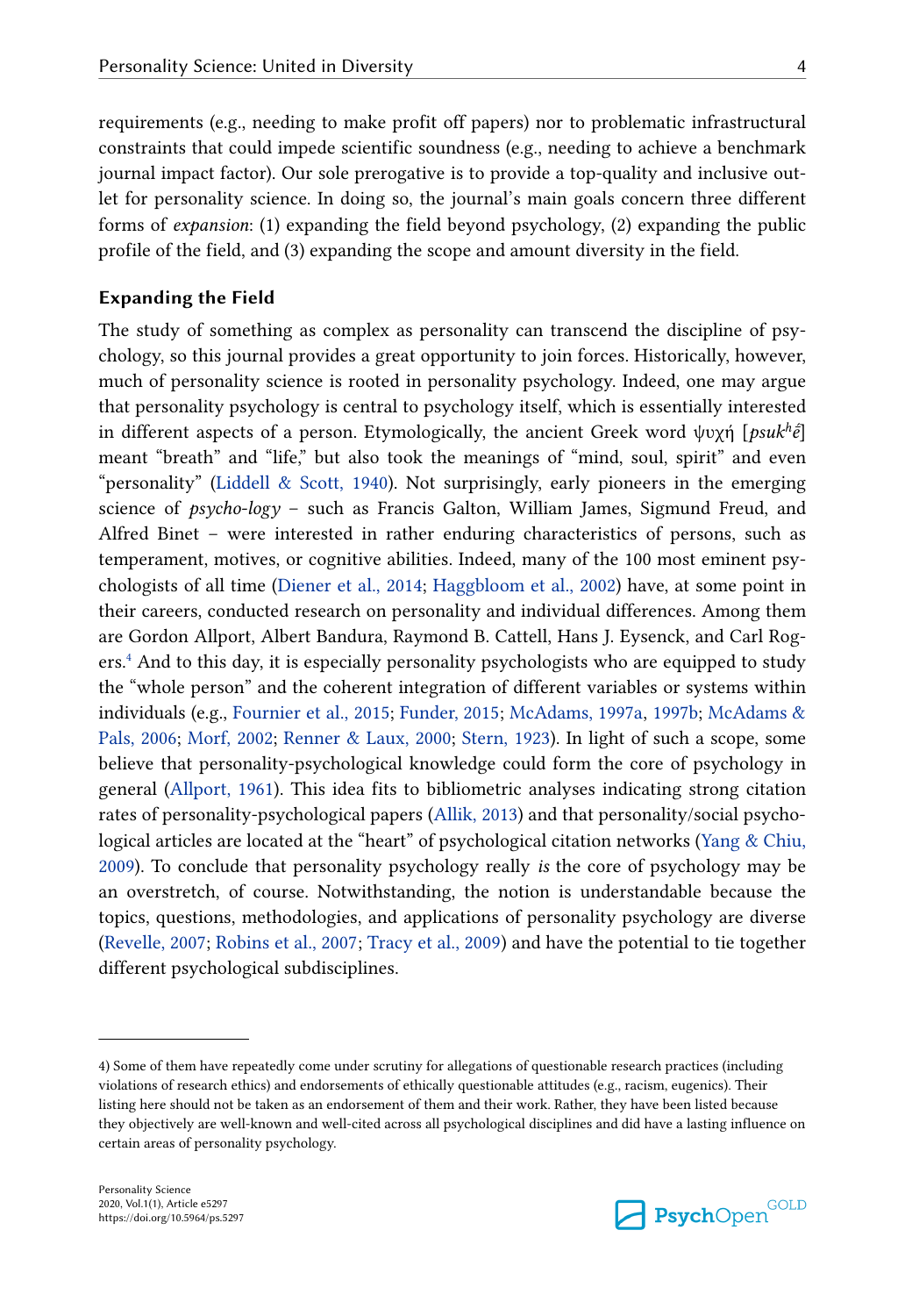This diversity, however, needs to be better harnessed which *PS* aspires to do in two ways: within personality psychology and beyond it. First, for quite some time, a splintering has been going on in personality psychology, insulating certain research topics (e.g., self and identity, intelligence, attitudes, virtues, personality disorders, competencies) from "mainstream" personality psychology. These topics now form separate fields with their own journals, learned societies, and publication networks (e.g., intelligence), or they have flocked to other psychological subdisciplines (e.g., competencies and skills to I/O psychology). Fortunately, there have recently been increased efforts at integrations (e.g., personality psychopathology: [DeYoung et al., 2020;](#page-19-0) [Tackett et al., 2016](#page-24-0); personality traits and ability: [Colom et al., 2019\)](#page-19-0), which *PS* seeks to propel even further. Nonetheless, the reality is that personality psychology is fragmented and far from a homogeneous or unified subdiscipline of psychology (e.g., [Lanning, 2017\)](#page-21-0). Rather than seeing this as a problem, *PS* wants to leverage the inherent diversity in studying personality and individual differences and treat it as a strength. This journal thus aims to provide an attractive and inclusive home for everyone interested in personality or individual differences, regardless of the psychological discipline(s) they identify with. This can help expand but also consolidate personality psychology as a field in psychology.

Second, because "personality" is a complex phenomenon, personality psychology needs to be integrative, synthetic, and holistic [\(McAdams & Pals, 2006,](#page-21-0) [2007](#page-21-0)). As [Morf](#page-22-0) [\(2002,](#page-22-0) p. 649) aptly put it, "[p]ersonality psychology has a focus on understanding the functioning of the person as a whole, and is thus located at the hub of the other subdisciplines of psychology and related sciences devoted to the study of human nature". Personality psychology can benefit from the input of other psychological subdisciplines and other scientific disciplines – and also vice versa. Increasing collaborative efforts between disciplines can yield several beneficial outcomes, such as gaining new knowledge and insights, expanding traditional ways of thinking and working, serving a larger and more diverse community, counteracting isolated research endeavors, and mitigating the problematic use of methods ([Devezer et al., 2019;](#page-19-0) [Green & Johnson, 2015;](#page-20-0) [Smaldino &](#page-23-0) [O'Connor, 2020](#page-23-0)). However, to be truly successful, personality science not only needs to be rigorous, credible, and cumulative, it will also need to be open, collaborative, and inclusive. Correspondingly, a special focus of *PS* lies on building a community of scholars interested *broadly* in personality and individual differences of humans, animals, avatars, or robots – regardless of scientific discipline. The journal thus seeks to encourage more cross-talk and cross-fertilization between disciplines to study personality-relevant topics from different perspectives.

In sum, *PS* seeks to be an outlet for *any kind of* personality-centered work. In keeping with the mission to expand personality science beyond any disciplinary boundaries, *PS* explicitly encourages contributions from *any* scientific field. This will hopefully lead to importing insights from other scientific disciplines, while also enriching them by export‐ ing personality-psychological knowledge. This process can help grow a larger, more di-

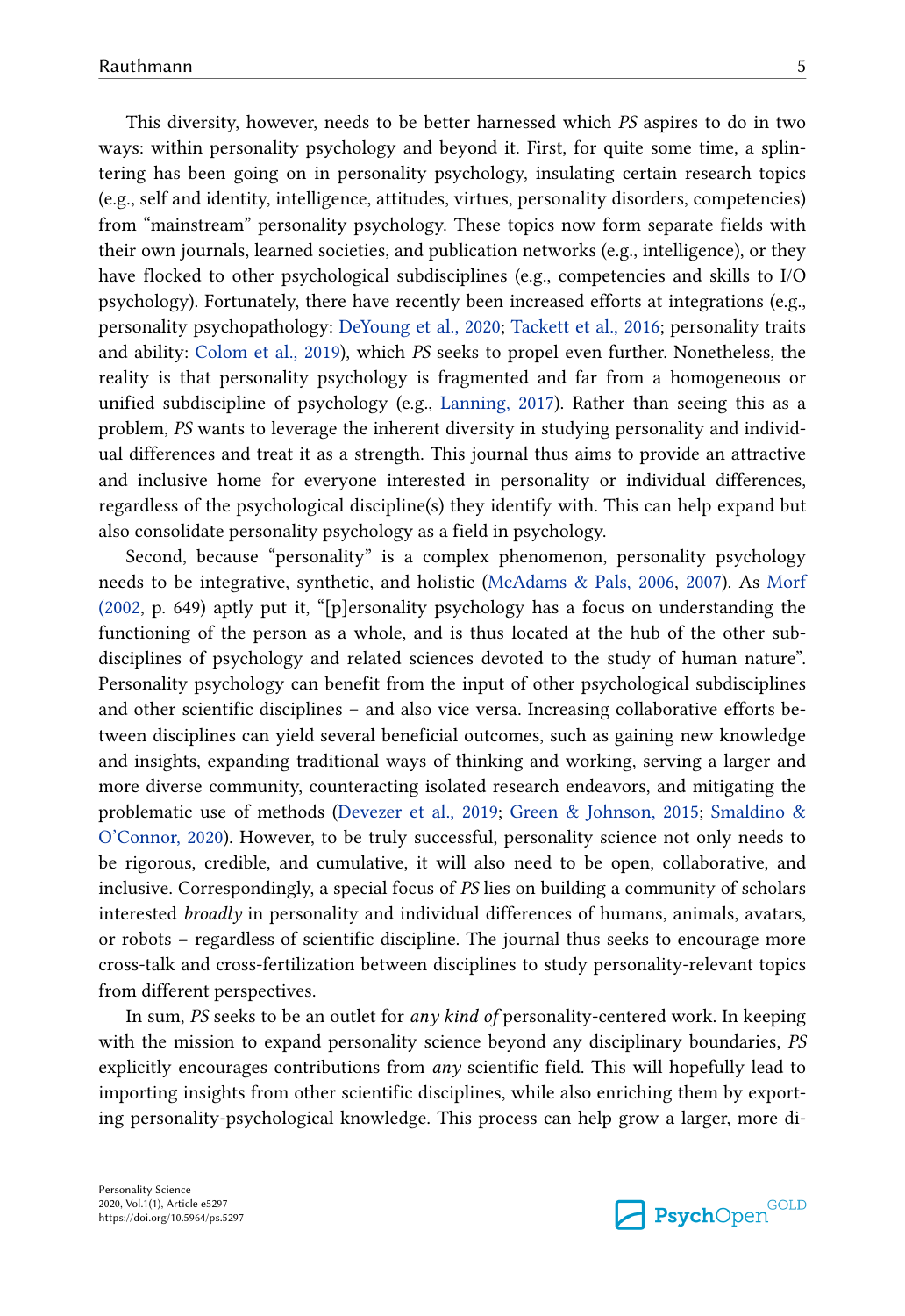verse and inclusive community of personality scientists. The idea is to gradually progress from a multidisciplinary perspective (i.e., studying the same phenomena through the lens of different disciplines) to an inter- or transdisciplinary science of personality (i.e., blending the different disciplines to become a new cross-cutting one; [Stember, 1991](#page-24-0))<sup>5</sup>. *PS* seeks to facilitate and accelerate this process.

#### **Expanding the Public Profile of the Field**

Personality differences have ubiquitous and far-reaching consequences, for example, for learning in school, leisure time activities, job selection and satisfaction, leadership, interpersonal attraction and relationships, physical and mental health, purchase decisions and spending, voting, well-being, aging, and longevity. Several studies and meta-analyses have demonstrated this robust and replicable "power of personality" on a plethora of real-world outcomes in the personal, social, and occupational domain [\(Beck & Jackson,](#page-18-0) [2020;](#page-18-0) [Hogan, 2007](#page-20-0); [Ozer & Benet-Martínez, 2006](#page-22-0); [Roberts et al., 2007](#page-23-0); [Soto, 2019,](#page-23-0) [in](#page-23-0) [press](#page-23-0)). It thus stands to reason that personality-scientific insights could have important and lasting impacts on institutions and policies (e.g., in education, insurance and health sectors, social services, business and organizations; see [Bleidorn et al., 2019](#page-19-0); [Hengartner](#page-20-0) [et al., 2016](#page-20-0); cf. [IJzerman et al., 2020](#page-21-0)). However, such insights need to be properly broad‐ casted and exported to the public.

In keeping with the mission of expanding the reach of personality science to the public, *PS* explicitly welcomes applied papers that are geared towards solving practical problems "in the real world", can contribute to public discourse, or concern how personality-scientific insights can inform, and be informed by, societal and geo-political issues, public interest, and practice. *PS* thus seeks to open up the field to a wider readership beyond academic researchers, such as practitioners, policy-makers, NGOs, industry, and international institutions. Further, the journal and selected papers will be regularly pro‐ moted on online social media platforms to increase reach and dissemination.<sup>6</sup>

#### **Expanding Diversities in the Field**

In many ways, diversity stands at the heart of personality science, which is *the* discipline concerned with diversity and individual uniqueness. To do that scope justice, we need diversity in who partakes in our science and how our science is conducted. Diversity has many benefits [\(Page, 2008\)](#page-22-0) and thus is a core concern of *PS*. As [Medin et al. \(2017\)](#page-22-0) point out, diversity should be sought in samples, researchers, and methodologies. These are also the three pillars *PS* aims to tackle.

First, *diversity in the samples studied in empirical work is important*. Many psychological studies – and this includes those from personality psychology – rely on cross-section-



<sup>5)</sup> Examples for transdisciplinary endeavors are the fields of cognitive science, public health, or artificial intelligence.

<sup>6)</sup> The journal can be followed on Twitter ([@PersSciJrnl](https://twitter.com/PersSciJrnl)).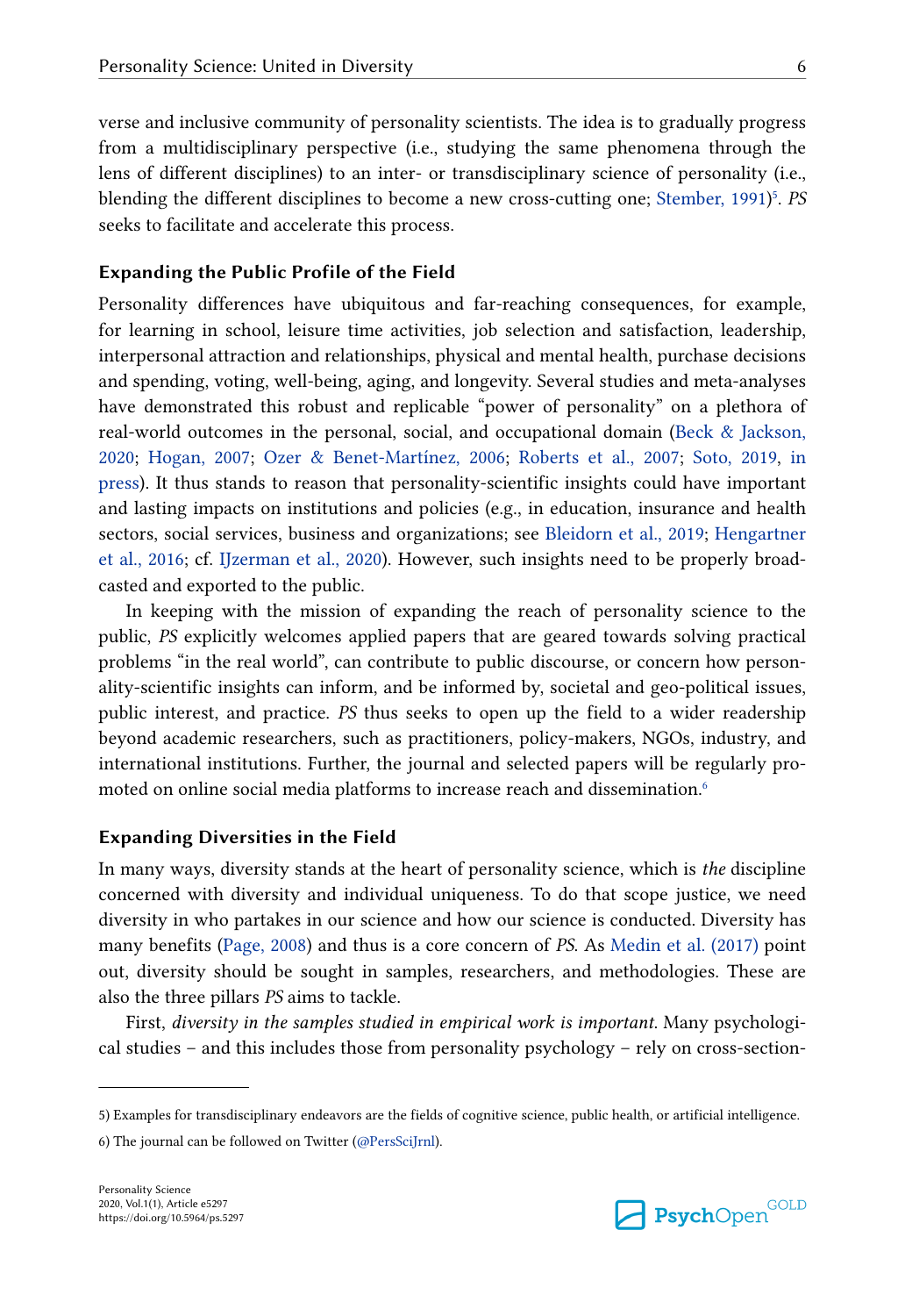al self-report data from convenience samples. In essence, many findings in the literature pertain to what younger, female students at higher education institutions in Western countries (most often North America) report about themselves at certain points in time. If we are interested either in generalizing our findings across populations or explaining *why* and *when* there are meaningful differences between populations, then different samples need to be used to probe constraints on generality [\(Simons et al., 2017\)](#page-23-0). The lack of diversity and representativeness in human samples has already been understood and openly called out several times ([Arnett, 2008](#page-18-0); [Rad et al., 2018;](#page-22-0) [Thalmayer et al.,](#page-24-0) [2020\)](#page-24-0), most notably in the conclusion that participants are predominantly from "WEIRD" countries – Western, educated, industrialized, rich, and democratic ([Henrich et al., 2010\)](#page-20-0). Although some progress has already been made (e.g., [Apicella et al., 2020\)](#page-18-0), we still need to do better. Hence, *PS* will treat papers with *less* WEIRD samples (e.g., those that include immigrants and cultural minorities, individuals with less income or lower education, participants from different countries, etc.) as important. Additionally, all papers need to clearly describe their samples and discuss potential boundaries of the generalizability of findings.

Second, *diversity in those conducting research is important*. To date, US-American researchers still dominate psychological science ([Cheek, 2017](#page-19-0)). In personality psychology, especially North America and Central Europe are dominant forces, while the salience and impact of researchers from other countries (e.g., from South America, Africa, Asia, and Oceania) still seem to lag behind. Although the reasons for such "nation gaps" may be varied (e.g., [Allik et al., 2020](#page-18-0); [Harzing & Giroud, 2014;](#page-20-0) [Thelwall & Levitt, 2018\)](#page-24-0), the lack of diversity in researchers could be detrimental to the field of personality science. For example, an empirical study from [Hofstra et al. \(2020\)](#page-20-0) on  $~1.2$  million US doctoral recipients (1977-2015) indicated that higher rates of innovation and novelty could be expected specifically from demographically underrepresented and minority groups, though their contributions seemed to have been less impactful and discounted more. Another study by [AlShebli et al. \(2018\)](#page-18-0), analyzing ~9 million papers and ~6 million scientists, showed that more ethnic diversity was associated with more citations and hence scientific impact (relative to more ethnic homogeneity). *PS* aspires to be a catalyst for more diverse com‐ munity-building to increase equal opportunities, enrich the scientific discourse, facilitate ties and collaborations between different scientists, and ultimately strengthen the impact of personality science.

Third, *diversity in scientific approaches (e.g., perspectives, theories, questions, method‐ ologies, etc.) is important*. In a simulation, [Devezer et al. \(2019\)](#page-19-0) showed that different types of scientists, subscribing each to a different dominant research strategy (epistemic diversity), performed better in several areas (e.g., reproducibility, time until finding the truth, etc.) than when only one homogeneous type worked towards finding a true mod‐ el. In another computational experiment, [Hong and Page \(2004\)](#page-20-0) showed that, because of their diversity in problem-solving, randomly selected problem-solving teams could

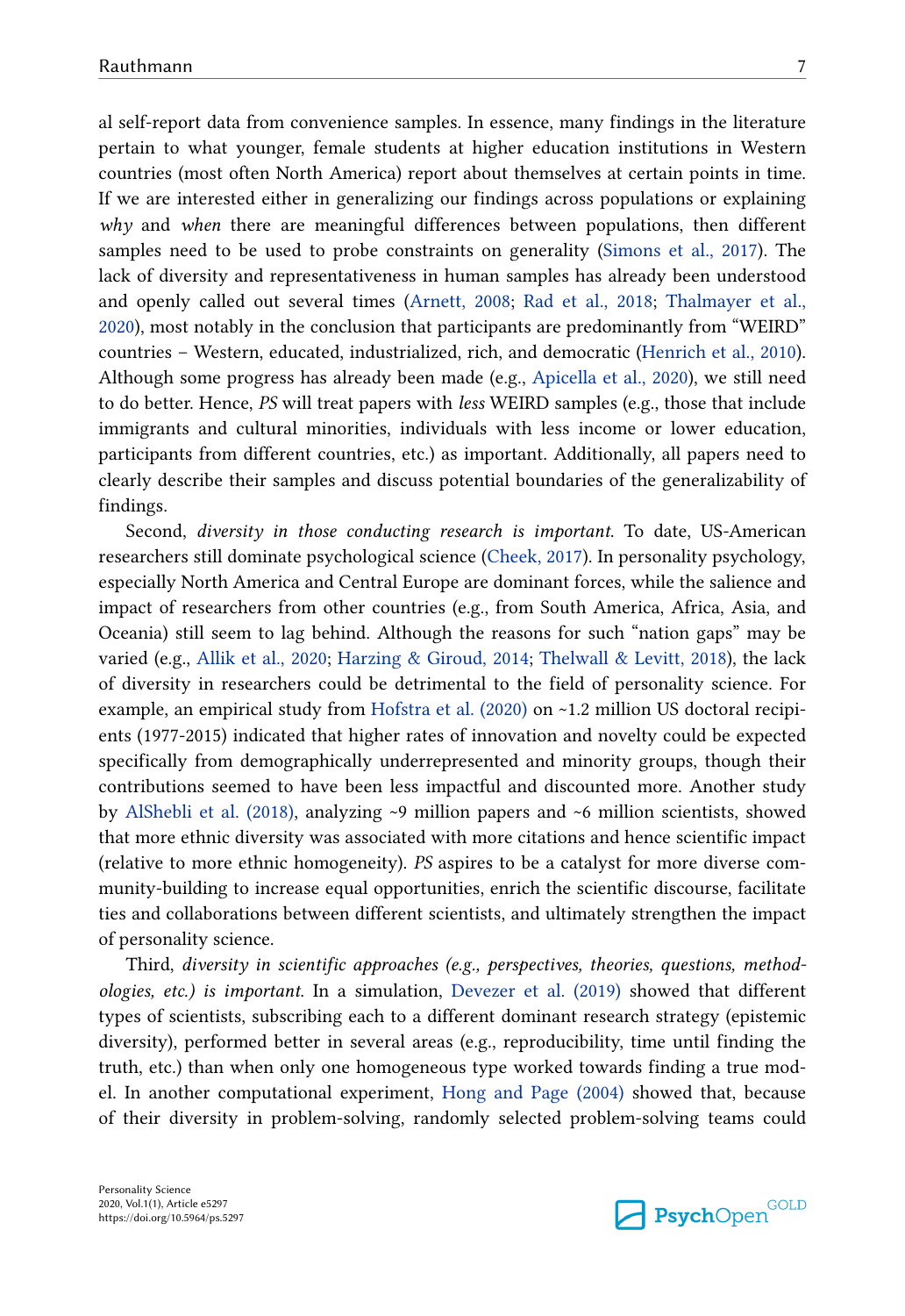outperform teams of best-performers. In a further mathematical model, [Smaldino and](#page-23-0) [O'Connor \(2020\)](#page-23-0) demonstrated that methodological improvements could be spurred by incorporating feedback from outside disciplines (see also *Expansion of the Field* above). Taken together, diversity in research approaches could buffer shortcomings of single research strategies, increase the competent use of good methods, expand the realm of questions asked, accelerate scientific discovery, and help arrive at more reproducible and "true" findings more efficiently. While increasing diversity in researchers should also contribute to increased diversity in scientific approaches, the adoption of different approaches still needs to be systemically encouraged – which *PS* explicitly does.

Of course, none of the above studies explicitly focused on personality scientists. However, there is little reason to believe that their key findings are not at least in some parts generalizable. Their messages should thus ring loud and clear to us: We ought to diversify samples, researchers, and methodologies in personality science, and this entails creating a more inclusive and collaborative space where everyone – and especially hitherto underrepresented groups – can partake. This will be the path to efficiently and effectively building a more credible, innovative, and ultimately successful personality science. *PS* seeks to be a driving force in establishing such a path.

#### **Values and Standards**

To provide a strong and attractive journal, *PS* commits to the eight core values of (1) diversity and inclusion of contributors; (2) topical breadth; (3) multidisciplinarity; (4) transparency, openness, and fairness in all matters; (5) conceptual clarity and terminolog‐ ical precision; (6) rigorousness of methods and statistics; (7) replicability, robustness, and generalizability of insights; and (8) utility, impact, and broadcasting of robust insights to the public. Details can be found in [Table 1](#page-8-0) and the journal website.

A vital concern for *PS* is the implementation of transparency and openness in re‐ search articles. To ensure certain standards across the data-reporting papers that *PS* publishes, the Transparency and Openness Promotion (TOP) Guidelines<sup>7</sup> are adopted. The TOP Guidelines contain eight modular standards that can be implemented at three different levels (with Level 1 being the least, and Level 3 the most rigorous option). *PS* is committed to following Levels 2 and 3 of the TOP modules, as outlined in [Table](#page-9-0) [2.](#page-9-0) Empirical articles will be screened for their adherence to these standards, and Open Science badges<sup>8</sup> will be available for eligible papers. To ensure that empirical findings are independently reproducible (and potentially replicable), any supplements of accepted papers (e.g., pre-registrations; materials: stimuli, questionnaires, tests, etc.; codebooks; analysis scripts, code, or syntax; raw and/or processed data; additional analyses: e.g.,

<sup>7)</sup> See<https://cos.io/top>

<sup>8)</sup> See<https://www.cos.io/initiatives/badges>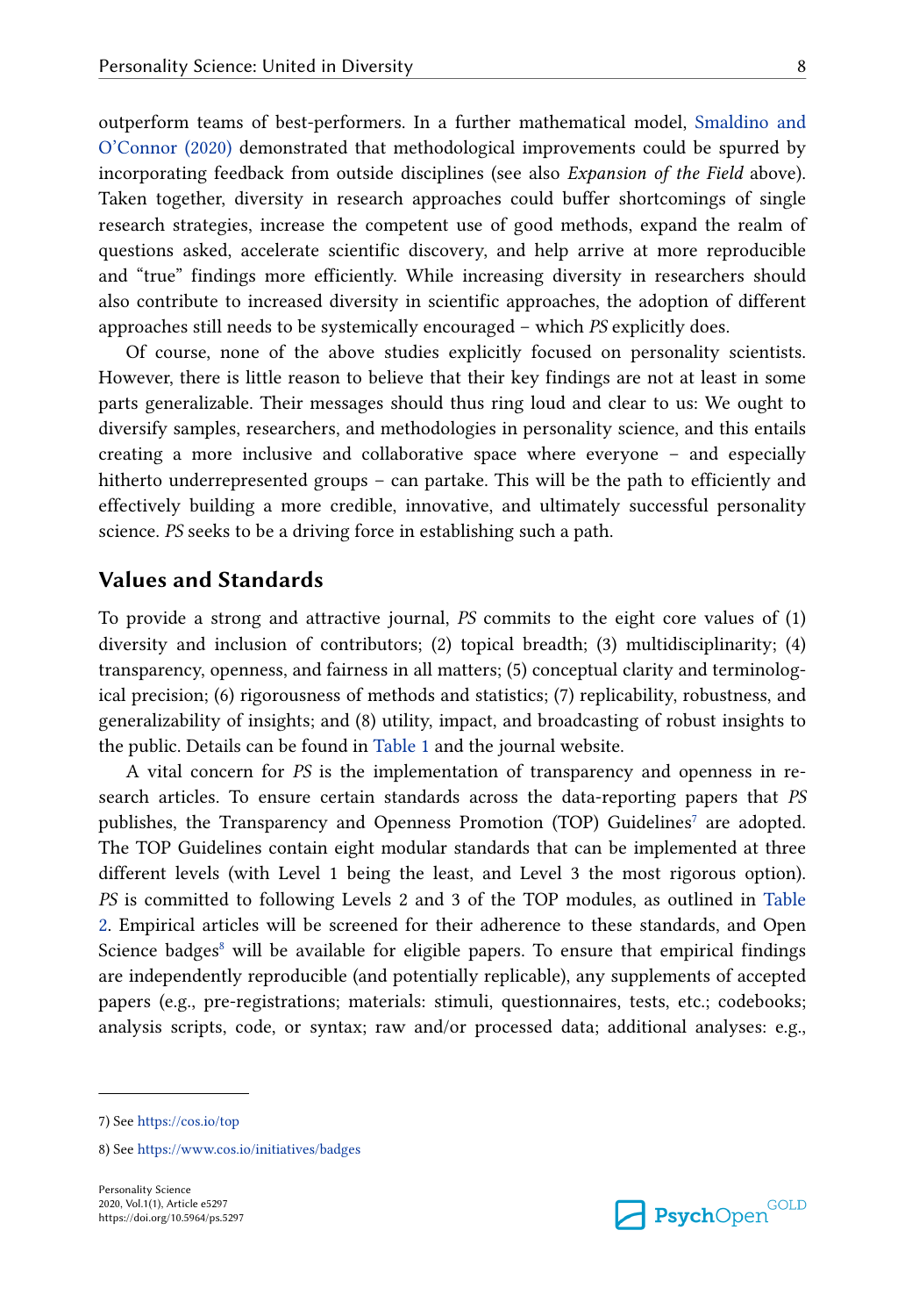#### <span id="page-8-0"></span>**Table 1**

*Core Values of Personality Science*

| Value                                                                 | Consequence for the Journal                                                                                                                                                                                                                                                            |
|-----------------------------------------------------------------------|----------------------------------------------------------------------------------------------------------------------------------------------------------------------------------------------------------------------------------------------------------------------------------------|
| Diversity and inclusion of<br>contributors                            | The journal strives for diversity and inclusion regarding its editorial team,<br>reviewers, and authors, with a special emphasis on including scholars from<br>underrepresented regions.                                                                                               |
| Topical breadth                                                       | The journal does not restrict any topics so long as they pertain to<br>personality and individual differences.                                                                                                                                                                         |
| Multidisciplinarity                                                   | The journal encourages publications from disciplines other than psychology<br>or from multidisciplinary consortia. Over time, the journal's<br>multidisciplinary focus should contribute to inter- and transdisciplinary<br>approaches.                                                |
| Transparency, openness, and<br>fairness in all matters                | The journal adheres to scientific and ethical best practices (e.g., adopting<br>TOP Guidelines) and continuously strives to update itself and implement<br>cutting-edge solutions that ensure transparency, openness, and fairness.                                                    |
| Conceptual clarity and<br>terminological precision                    | Papers need to be written concisely and clearly (intended for a wide<br>audience), with a special emphasis on precise and consistent terminology to<br>avoid jingle-jangle fallacies.                                                                                                  |
| Rigorousness of methods and<br>statistics                             | Papers with empirical data need to meet the highest quality standards<br>regarding methods and statistics.                                                                                                                                                                             |
| Replicability, robustness, and<br>generalizability of insights        | The journal aims to contribute towards building a strong and cumulative<br>knowledge base for personality science by publishing replication studies,<br>registered reports, and papers indicating the (boundaries of the)<br>generalizability of their findings, methods, or theories. |
| Utility, impact, and broadcasting<br>of robust insights to the public | The journal aims to broadcast personality science better to the public so that<br>personality-scientific knowledge can inform real-world issues.                                                                                                                                       |

tables, figures; multimedia; any other files) need to be uploaded to PsychArchives, a product of ZPID via long-term public funding.<sup>[9](#page-9-0)</sup> This online repository can be used to preserve and make freely available a variety of digital research objects according to the FAIR principles (i.e., files should be *f*indable, *a*ccessible, *i*nteroperable, and *r*eusable). *PS* has partnered up with PsychArchives because of its many benefits. Among them is that the repository is not vulnerable to commercial risks and can thus guarantee the permanent and unaltered availability of files. Further, files obtain a persistent digital

Personality Science 2020, Vol.1(1), Article e5297 https://doi.org/10.5964/ps.5297

**Psych**Open<sup>GOLD</sup>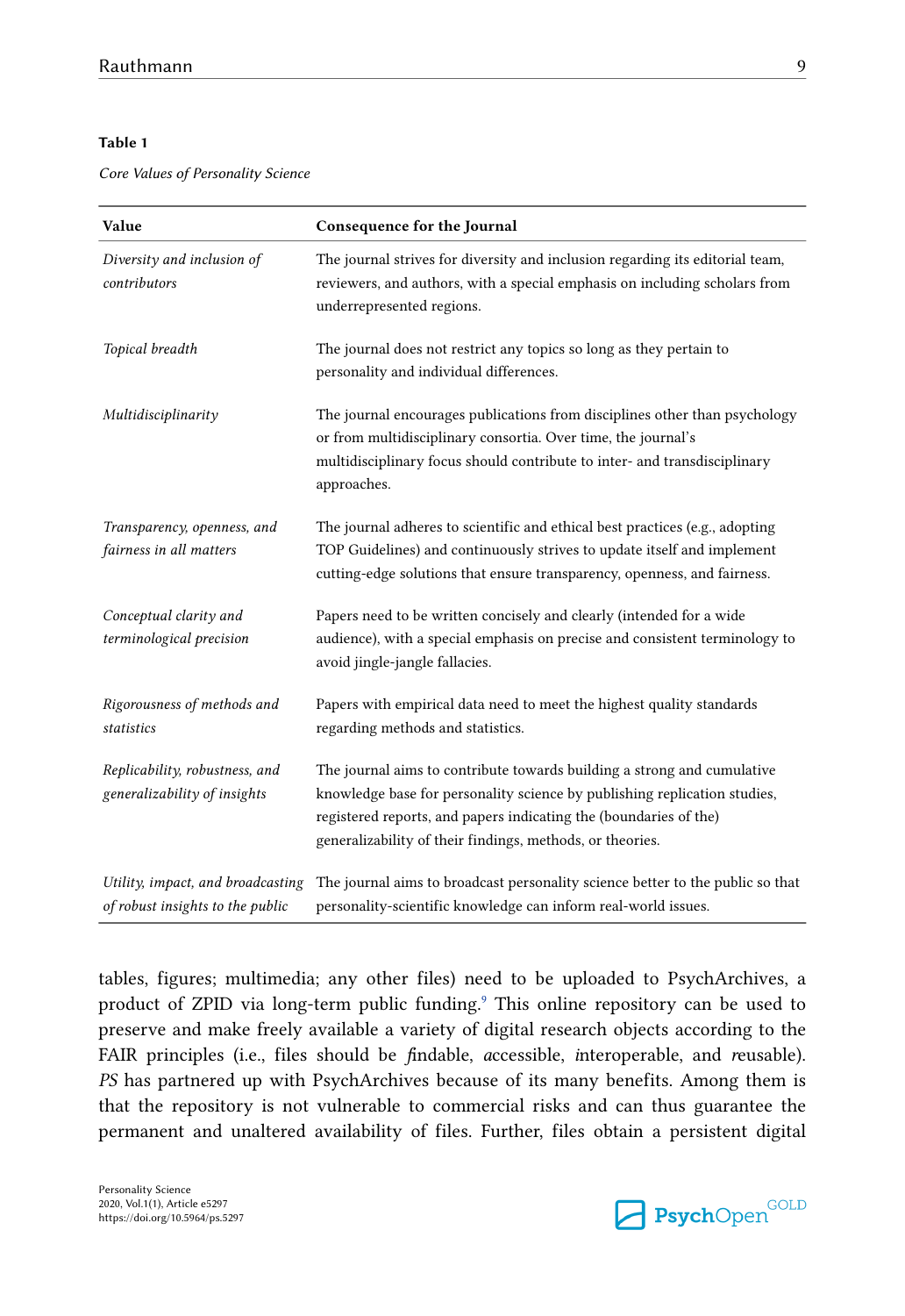#### <span id="page-9-0"></span>**Table 2**

*Implementation of TOP Guidelines in Personality Science*

| <b>Modular Standard</b>                   |                | Level Implementation in the Journal                                                                                                                           |
|-------------------------------------------|----------------|---------------------------------------------------------------------------------------------------------------------------------------------------------------|
| Citation Standard                         | 3              | An article is not published until providing appropriate citation for data<br>and materials.                                                                   |
| Data Transparency                         | 2              | Data must be posted to a trusted repository.<br>Exceptions must be identified at article submission.                                                          |
| <b>Analytical Methods</b><br>Transparency | 2              | Code must be posted to a trusted repository.<br>Exceptions must be identified at article submission.                                                          |
| Research Materials<br>Transparency        | 2              | Materials must be posted to a trusted repository.<br>Exceptions must be identified at article submission.                                                     |
| Design and Analysis<br>Transparency       | 3              | The journal requires and enforces adherence to design transparency<br>standards for review and publication.                                                   |
| Pre-registration of Studies               | 2              | An article states whether pre-registration of a study exists, and, if so,<br>allows access during peer review for verification.                               |
| Pre-registration of Analysis<br>Plans     | $\overline{c}$ | An article states whether pre-registration with an analysis plan exists,<br>and, if so, allows access during peer review for verification.                    |
| Replication                               | 3              | The journal uses Registered Reports <sup>ª</sup> as a submission option for<br>replication studies with peer review prior to observing any study<br>outcomes. |

*Note.* The TOP factor of *Personality Science* can be found at<https://topfactor.org/> <sup>a</sup>PS encourages the submission of Registered Reports not just for replication studies.

object identifier (DOI) and are enriched with comprehensive metadata which increases their discoverability and reusability. Lastly, PsychArchives employs strict user guidelines and can thus ensure consistent and rigorous quality standards across the board.



<sup>9)</sup> See [https://www.psycharchives.org/.](https://www.psycharchives.org/) At the launch of the journal, authors do not need to have uploaded their supplements themselves to PsychArchives. When submitting an article, supplements should be available on *any* open repository so that they can also be reviewed. If a paper is publishable, a conditional acceptance will be rendered that asks for all necessary supplements to be uploaded to the journal's submission system. After checking these files and also establishing badge eligibility, a full acceptance will be rendered. Next, journal staff will upload the supplements to PsychArchives and include the new URLs in the copy-edited manuscript. Authors will then receive a proof of their article with the URLs to their supplements on PsychArchives.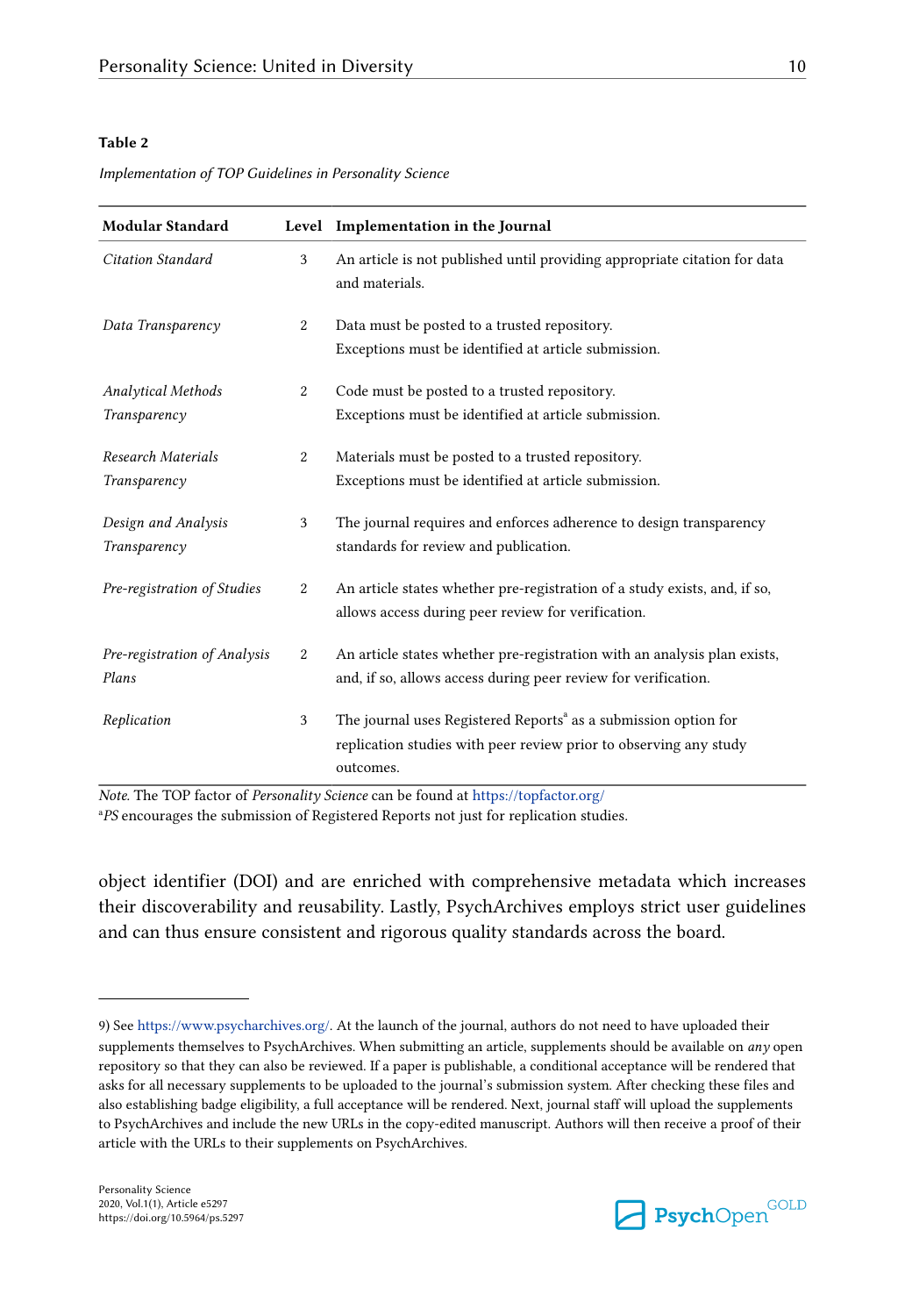# **Modalities of the Journal**

# **What Personality Science Publishes**

### **Content and Scope**

In accordance with our inclusive understanding of personality science, *PS* aims to provide an outlet for all scholars interested in personality and individual differences (in humans, animals, virtual avatars, robots, etc.), *broadly construed*. <sup>10</sup> In general, *PS* publishes theoret‐ ical, methodological, empirical, and applied papers on the origins, expressions, structures, dynamics, processes, mechanisms, functioning, development, and consequences of nonpathological and pathological personality as well as their definition, operationalization, assessment, and potential applications. The scientific examination of human, animal, or artificial/virtual personality is not confined to any (a) specific paradigm (e.g., psychody‐ namic, learn-theoretical, humanistic, cognitive, trait-theoretical, biological, transactional), (b) methodology (e.g., quantitative, qualitative, mixed-methods), (c) type of research (basic, applied), or (d) domain of individual differences (e.g., neurobiological structures, body characteristics, temperament, lexical traits, intelligence, abilities, aptitudes, motives, needs, goals, interests, regulation, values, attitudes, virtues, well-being, personal environ‐ ments and relationships, self-variables, identities, etc.) or group-level differences (e.g., sex and gender differences; country, nation, or ethno-cultural differences). Accordingly, *PS* publishes a diverse array of topics that showcase how rich the field is. It thus seeks to provide a worldwide forum for scientists, teachers, and practitioners who are interested in the scientific study of personality and individual differences.

### **Paper Formats**

All papers are featured in a short- to middle-length style (with specific recommendations for the number of words, references, tables, and figures), and they may be submitted without prior solicitation (i.e., uninvited) or in response to a specific invitation. Papers can be submitted any time, and they are published online-only on a continuous basis (i.e., there is no traditional volume or issue ordering). At the time of launching the journal, there are five different *paper categories* (Theory, Methodology, Empirical, Applied, Comment) and eight special *paper types* (State of the Art Review, Tutorial, Projects & Data, Insights & Ideas, Cumulative Blitz Report, Registered Report, Replication, Meta-analysis). A summary can be found in [Table 3.](#page-11-0) All papers will fall into one category, and some may also have a special type.



<sup>10)</sup> Authors wishing to submit should familiarize themselves with [https://ps.psychopen.eu/index.php/ps/au‐](https://ps.psychopen.eu/index.php/ps/author-guidelines) [thor-guidelines](https://ps.psychopen.eu/index.php/ps/author-guidelines) and <https://ps.psychopen.eu/index.php/ps/about/submissions>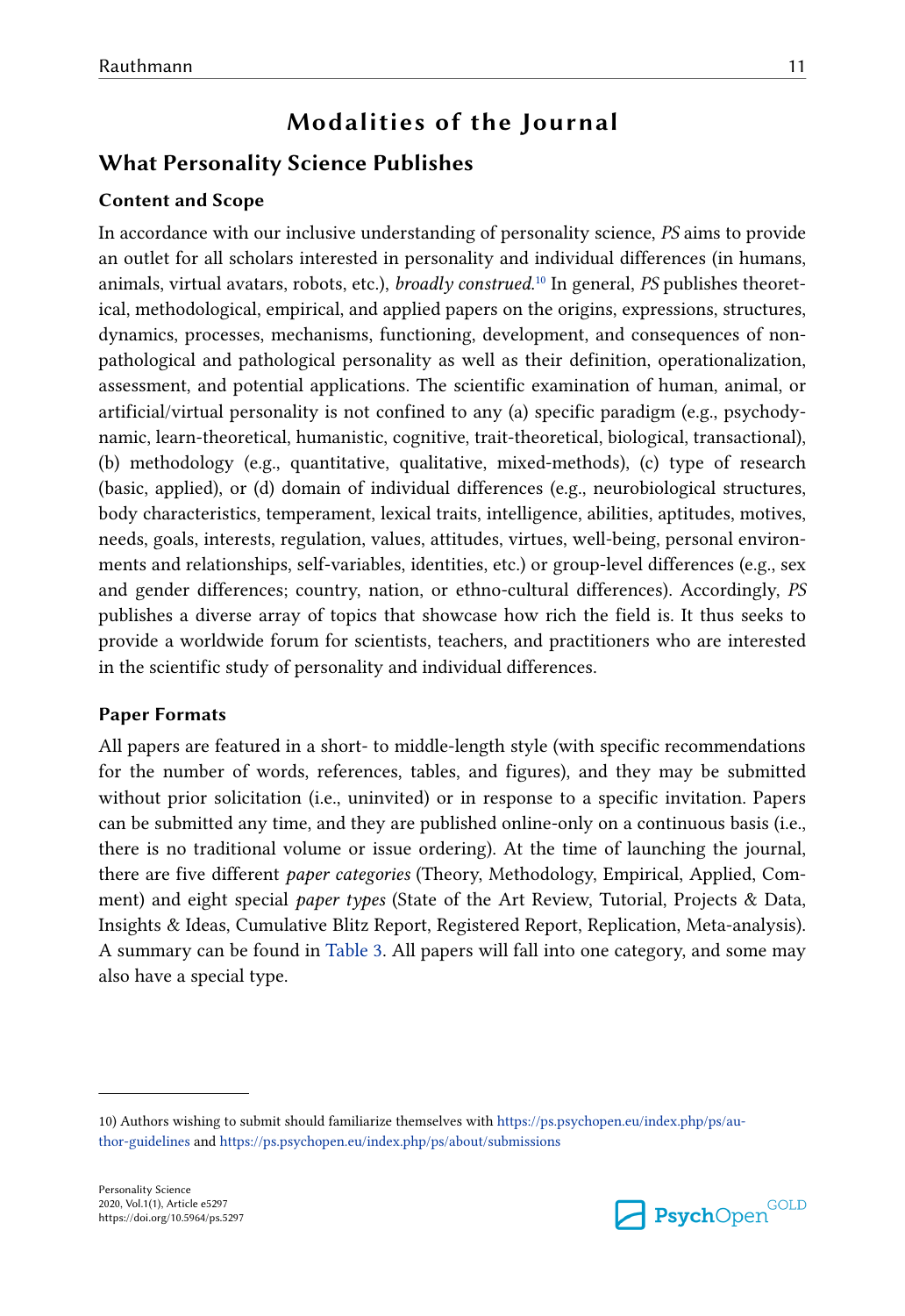| Paper Formats in Personality | <b>Science</b>                                                                                                                                                                                                                                                                                                                                                                    |                       |              |                                         |               |                |
|------------------------------|-----------------------------------------------------------------------------------------------------------------------------------------------------------------------------------------------------------------------------------------------------------------------------------------------------------------------------------------------------------------------------------|-----------------------|--------------|-----------------------------------------|---------------|----------------|
|                              |                                                                                                                                                                                                                                                                                                                                                                                   |                       |              | Recommendations: Number of <sup>b</sup> |               |                |
| Format                       | Specifications / Instantiations                                                                                                                                                                                                                                                                                                                                                   | Category <sup>a</sup> | <b>Words</b> | References                              | Tables        | Figures        |
|                              | Paper Categories                                                                                                                                                                                                                                                                                                                                                                  |                       |              |                                         |               |                |
| Theory                       | Literature review, narrative review, new theory                                                                                                                                                                                                                                                                                                                                   | I                     | 7,000        | 50                                      |               |                |
| <b>Methodology</b>           |                                                                                                                                                                                                                                                                                                                                                                                   |                       | 5,000        | $30\,$                                  |               |                |
| Empirical                    | Methods, instruments, statistics, psychometrics, simulations<br>One empirical study                                                                                                                                                                                                                                                                                               |                       | 5,000        | $\overline{40}$                         |               | ٠              |
|                              |                                                                                                                                                                                                                                                                                                                                                                                   |                       | $7{,}000$    | 50                                      | $\infty$      | ⊂              |
| Applied                      | Multiple empirical studies $(2+)$<br>Transfer, practice case study, best practice                                                                                                                                                                                                                                                                                                 | I                     | 3,000        | 25                                      | $\mathcal{C}$ | $\mathbf \sim$ |
| Comment                      | Commentary, discussion, news, update, blog post                                                                                                                                                                                                                                                                                                                                   | I                     | 1,000        | $\overline{10}$                         |               |                |
|                              | State of the Art Review Diverse group of experts briefly and accessibly summarizes a topic or<br>questions and controversies, (d) common and novel methodologies to<br>consensual cumulative knowledge base, (c) persistent or unanswered<br>Special Paper Types<br>field by showcasing (a) its importance and relevance, (b) the<br>arrive at answers, and (e) future directions | Theory                | 5,000        | $\overline{40}$                         | 3             | 3              |
| Tutorial                     | interesting, important, impactful, emerging/novel, and/or neglected<br>Provides accessible "How to" descriptions and explanations for<br>statistical or methodological issues and techniques                                                                                                                                                                                      | Methodology           | 5,000        | 30                                      | 5             | 5              |
| Projects & Data              | Describes ongoing or completed larger projects, resources, platforms, Methodology<br>task forces, consortia, or collaborations, but also single researchers or<br>databases, or single data sets from groups of researchers, networks,                                                                                                                                            |                       | 5,000        | 30                                      | 5             | 5              |

<span id="page-11-0"></span>Personality Science: United in Diversity 12

Personality Science 2020, Vol.1(1), Article e5297 https://doi.org/10.5964/ps.5297

**Table 3**



practitioners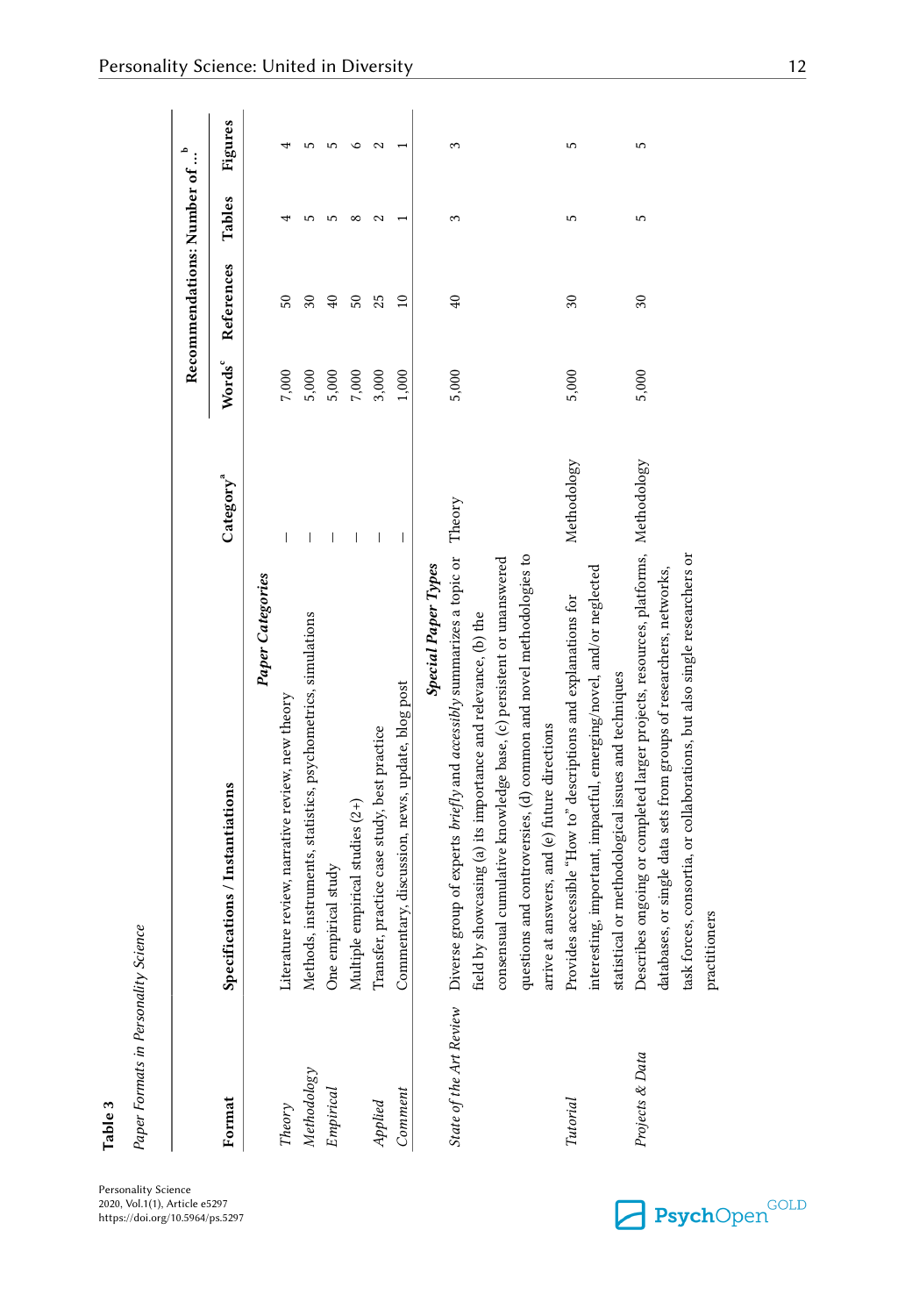|                                                               |                                                                                                                                                                                                                                                                                                                                                                                                                                                                                                                                                                                                                                                                                                                                                                                                                                                                                   |                                                             |                    | Recommendations: Number of |            | م<br>$\vdots$ |
|---------------------------------------------------------------|-----------------------------------------------------------------------------------------------------------------------------------------------------------------------------------------------------------------------------------------------------------------------------------------------------------------------------------------------------------------------------------------------------------------------------------------------------------------------------------------------------------------------------------------------------------------------------------------------------------------------------------------------------------------------------------------------------------------------------------------------------------------------------------------------------------------------------------------------------------------------------------|-------------------------------------------------------------|--------------------|----------------------------|------------|---------------|
| Format                                                        | Specifications / Instantiations                                                                                                                                                                                                                                                                                                                                                                                                                                                                                                                                                                                                                                                                                                                                                                                                                                                   | $\mathrm{C}$ ategory $^{\mathrm{a}}$                        | Words <sup>c</sup> | References                 | Tables     | Figures       |
| Insights & Ideas                                              | Communicates recent, more speculative, or even serendipitous work,<br>such as ideas, perspectives, thoughts, claims, questions, hypotheses,<br>first results, discussion points, or updates on recent developments<br>that are important or stimulating                                                                                                                                                                                                                                                                                                                                                                                                                                                                                                                                                                                                                           | Any                                                         | 2,000              | 15                         | 2          | 2             |
|                                                               | previous work; have a truncated, telegraphic Background section (2-5<br>sentences); and get straight to the Methods, Results, and Discussion<br>sections which should also be written as succinctly as possible<br>Cumulative Blitz Report Crisp, ultra-short empirical papers that primarily build upon                                                                                                                                                                                                                                                                                                                                                                                                                                                                                                                                                                          | Empirical                                                   | 2,500              | 15                         | 5          | 5             |
| Registered Report<br>(Stages 1 and 2)                         | A Stage 1 proposal outlines data to be gathered or analyzed. After a<br>review process and in-principle acceptance, the Stage 2 manuscript                                                                                                                                                                                                                                                                                                                                                                                                                                                                                                                                                                                                                                                                                                                                        | (One Study)<br>Empirical                                    | 5,000              | $\overline{40}$            | 5          | 5             |
|                                                               | contains the actual findings (and disclosed any deviations from the<br>pre-registration)                                                                                                                                                                                                                                                                                                                                                                                                                                                                                                                                                                                                                                                                                                                                                                                          | (Multiple Studies)<br>Empirical                             | 7,000              | $50\,$                     | $^{\circ}$ | ه             |
| Replication                                                   | Reports any form of replication of important or interesting previous<br>work                                                                                                                                                                                                                                                                                                                                                                                                                                                                                                                                                                                                                                                                                                                                                                                                      | (Multiple Studies)<br>(One Study)<br>Empirical<br>Empirical | 5,000<br>7,000     | 40<br>50                   | 5<br>∞     | LO            |
| Meta-analysis                                                 | Provides an aggregation of findings (and their variations) from<br>available literature and datasets                                                                                                                                                                                                                                                                                                                                                                                                                                                                                                                                                                                                                                                                                                                                                                              | Empirical                                                   | 7,000              | $40^{\rm d}$               | $^{\circ}$ | $\circ$       |
| Word, reference, table, and f<br>'Replication" as two types). | figure counts can be increased in exceptional instances at the discretion of handling editors (e.g., when revisions request extensive<br>rare instances and at the discretion of the editors of PS papers may have multiple categories and types (e.g., "Empirical" as category and "Registered Report"<br>Note. Each paper published in PS will belong to (at least) one category, but not necessarily a type. Different paper types imply different paper categories. In<br>Plus a separate document with the references of the articles that went into the meta-analysis. No restrictions apply here.<br>"This pertains to the main text portion of the manuscript (excluding abstract, references, tables, and figures).<br>additions). However, every effort should be made to stay within the recommended boundaries.<br>Each special type is concatenated with a category. |                                                             |                    |                            |            | $\ddot{}$     |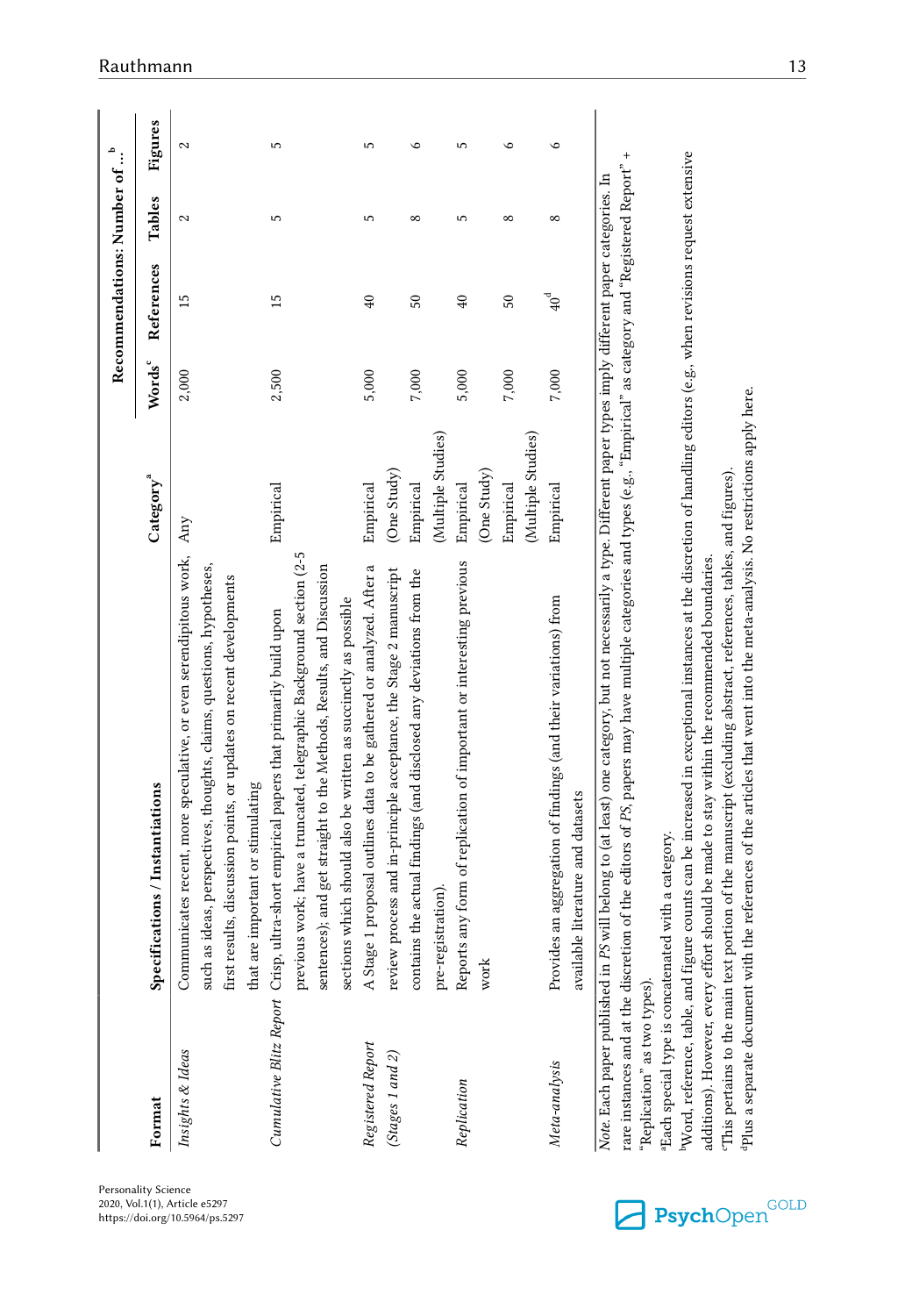Papers can also be published alongside each other in a *collection*. Such collections feature a set of papers that are thematically linked and may also refer to or discuss each other. Each paper obtains its own DOI (and is of course separately citable) but will be marked as belonging to a collection. Currently, *PS* offers two types of collections. In "Theme Bundles", papers (regardless of their category or type) are linked together because of a common phenomenon, issue, topic, perspective, theory, method, or application. In "Controversy Exchanges", controversial issues are tackled from researchers or teams with opposing views that each (try to) make their case as compellingly as possible. These exchanges may be accompanied by a synthesis or rejoinder from a third (and more neutral) party or simply contain a back-and-forth between the factions. We believe this can be an exciting venue for authors and readers alike as disagreements (and their reasons) are sometimes not directly spelled out and openly discussed in the literature, making it hard to detect, navigate, or appropriately deal with them.

### **Empirical Work**

*PS* is interested in any kind of empirical work, including *but not limited to* following parameters: research type (basic, applied), designs (e.g., cross-sectional, longitudinal, experimental, quasi-experimental; laboratory, field; etc.), samples (e.g., case study; homogeneous vs. heterogenous sample; children, adolescents, adults, older aged; twins; multi-group; samples from different countries or regions; without vs. with clinical diagnosis; etc.), types of data (quantitative, qualitative, mixed-methods), data sources (e.g., behaviors and their traces offline, online, or in archives; indirect measures; observations via experts; physio-biological, neurological, and genetic information; strangers' impressions; informants' knowledge; experience sampling; self-reports), special analyses (e.g., metaanalysis, mega-analysis), or statistical frameworks (e.g., frequentist, Bayesian). Regardless of the specifics, articles reporting data should generally be of the highest quality in terms of precision, rigor, transparency, and potential contribution to the literature. Empirical articles need to clearly distinguish between exploratory and confirmatory hypotheses, include several statements pertaining to openness and transparency, discuss boundary conditions to the generalizability of their findings, and provide (as far as possible) data, code, and materials a supplements so that findings can be reproduced and perhaps replicated in further research. Further, "failed" replications, null findings, and a messy set of findings are publishable in *PS*, provided that these findings are not a function of meth‐ odological or statistical shortcomings and that they provide a meaningful contribution to the literature.

#### **Special Encouragements**

*PS* is devised to be open and inclusive, and we hope prospective authors will take advantage of that. Here, we list kinds of papers that could be exciting to readers and the field of personality science (see [Table 3](#page-11-0) for details on all categories and types of papers). This

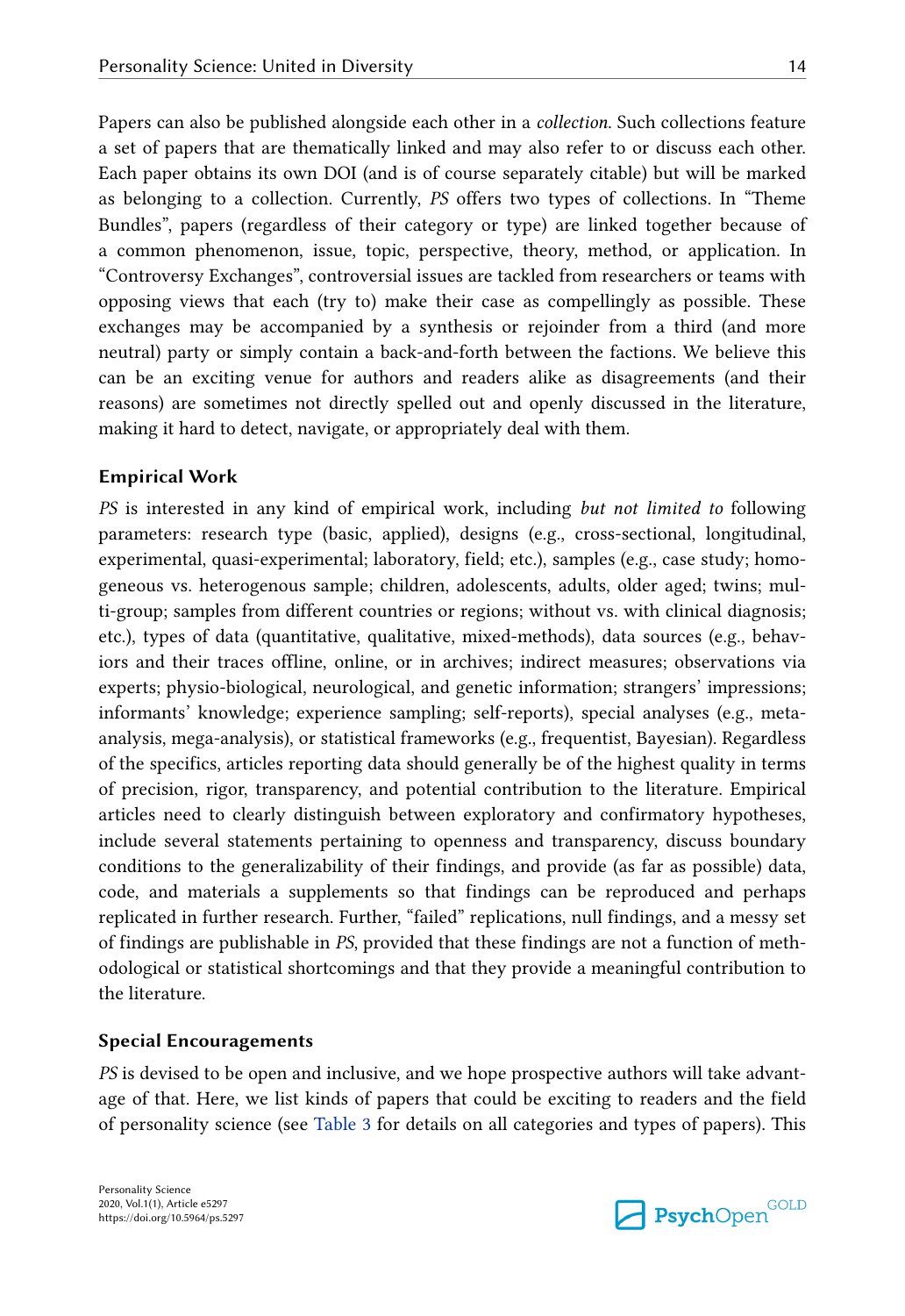does not mean that such papers would be treated preferentially or differently; rather, we want to emphasize here that we *also* explicitly encourage such submissions.

First, replications of important or interesting effects, ideally pre-registered and perhaps even multi-site or consortium-authored ("many-labs"-type research: e.g., [Ebersole](#page-20-0) [et al., 2020](#page-20-0); [Klein et al., 2018](#page-21-0)), are explicitly encouraged. *PS* generally seeks to publish papers that provide robust evidence, quantify or discuss robustness and its boundary conditions, and contribute to a credible and cumulative knowledge base. As such, wheth‐ er replications "worked" or not is not a primary concern so long as methodological and statistical rigor have been upheld.

Second, *PS* offers Registered Reports where a Stage 1 proposal is peer-reviewed before any outcomes have been observed (i.e., before any data have been gathered or analyzed).<sup>11</sup> Such a proposal can garner an in-principle acceptance and will then be formally pre-registered and frozen at PsychArchives. A Stage 2 manuscript will then be publishable regardless of any outcomes (so long as the pre-registered plans have been followed appropriately). Such a Registered Report format may not only increase credibility but also rigor and quality of papers with no costs to novelty or creativity (for initial evidence, see [Soderberg et al., 2020](#page-23-0)).

Third, there are certain kinds of papers that may be difficult to publish in a more traditional journal, and we want these to be able to find a home in *PS*. For example, a description of an ongoing or past empirical project; an interesting dataset or database; or a platform for research, testing, or teaching resources for the field (e.g., Atherton  $\&$ [Robins, 2020;](#page-18-0) [Kandler et al., 2019;](#page-21-0) [Spadaro et al., 2020](#page-23-0)) can be submitted as a Projects & Data paper type to stimulate collaboration and help dissemination. An exciting yet not fully cooked idea or preliminary but important analysis can be submitted as an Insights & Ideas paper type, serving as a short communication of a "eureka" moment. A blog-type post of wide interest could be submitted as a Comment or a Tutorial paper type, depending on what it aims to achieve (e.g., inform vs. teach).

Lastly, work from consortia or large-scale collaborative networks (e.g., [Graham et al.,](#page-20-0) [2020;](#page-20-0) [Joel et al., 2020\)](#page-21-0) are explicitly welcome in *PS*. These pool resources to conduct powerful and coordinated analyses and to empirically examine boundary conditions of generality ([Simons et al., 2017\)](#page-23-0). Collaboration – not just within a discipline but also across multiple disciplines – will become increasingly important to provide robust and generalizable evidence for empirical patterns of findings. *PS* hopes to be at the forefront of publishing collaborative efforts, be they in formalized consortia, loose groups of collaborators, crowdsourcing networks, or adversarial collaborations.



<sup>11)</sup> In fact, PS offers two types of Registered Reports: (1) before any data have been gathered (*Registered Report – Pre-Data*) or (2) before already existing data have been examined and analyzed (*Registered Report – Post-Data*). The type will be indicated transparently on the published paper.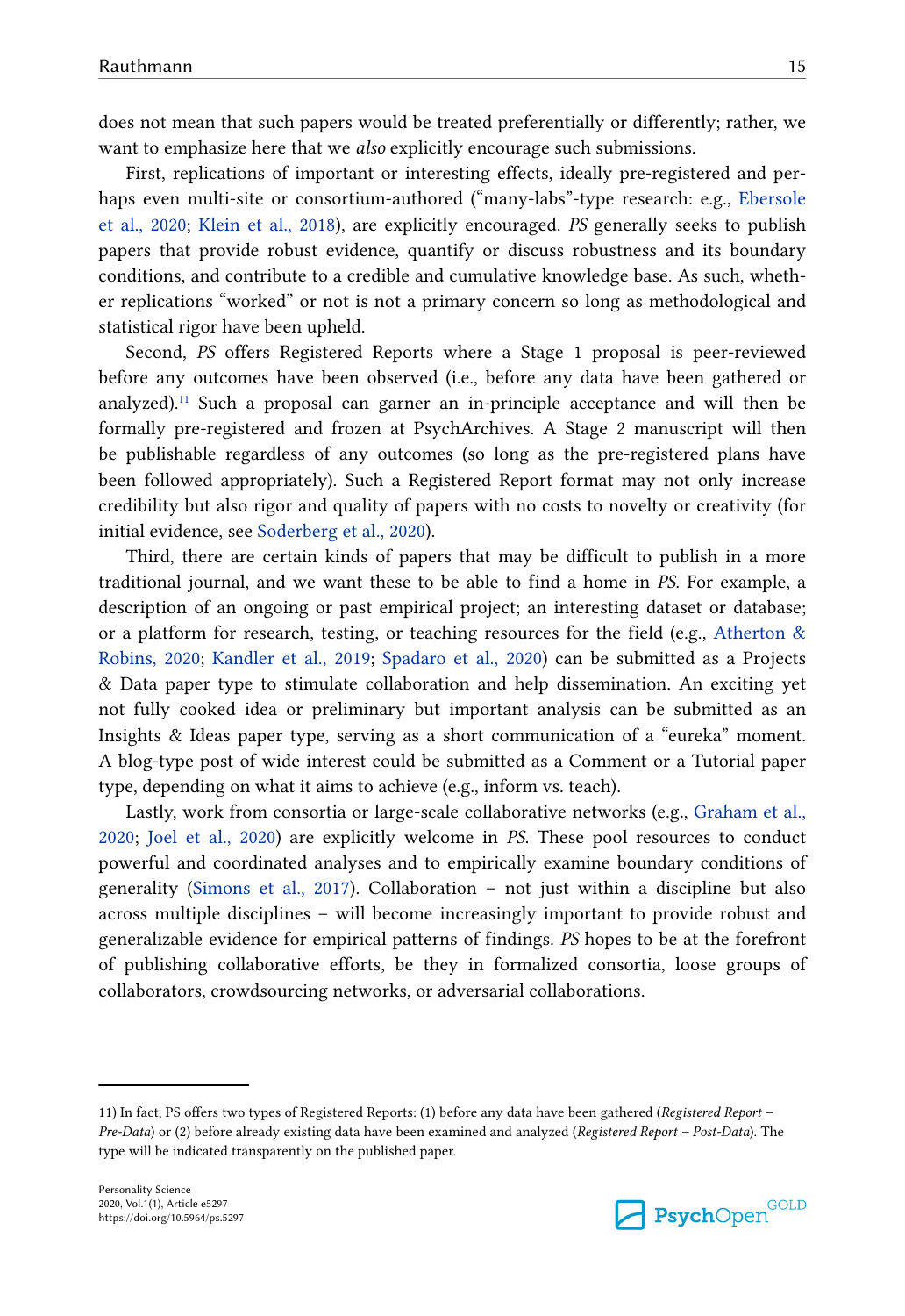#### **Discouragements**

In general, *PS* strives to be as open as possible, but there are certain kinds of papers that we discourage and are only considered under rare circumstances. First, any longer paper (i.e., more than 7,000 words plain text in the initial submission) will usually not be considered.<sup>12</sup> Second, most scale development papers or translations of scales as well as highly specialized quantitative methods and psychometrics will often not be a good fit to *PS* and should be submitted elsewhere.<sup>13</sup> Third, papers reporting "one-shot findings" using a cross-sectional design and only self-report data from a smaller and relatively WEIRD undergraduate sample (without justification why these data from this sample are essential) will usually not be publishable. Lastly, reviews of textbooks and handbooks will also ordinarily not be considered.

### **Reasons to Publish in and Review for Personality Science**

We believe there are several good reasons to send us your work and review for us. First, as *PS* is an online-only, diamond open-access journal, neither readers nor authors pay any fees. Thus, there are no financial barriers which especially benefits scholars from underrepresented and low-income countries or institutions. The journal, being funded in the long-term by the EAPP and ZPID and not subscribing to a commercial enterprise, does not generate any revenue or make profit off publications or subscriptions. However, to keep all aspects of the journal free of charge for everyone, there is a maximum number of pages that can be published each year.<sup>14</sup> This meant a conscious decision to have shorter articles with recommended word, reference, table, and figure counts – rather than longer articles with no restrictions at all – so that more authors would be able to publish in *PS*. An implication of the limited space available per year is that articles need to conform to highest standards to be publishable. A such, *PS* will be a highly selective journal from the start, and having one's work accepted here will mean something.

Second, *PS* is tasked with the explicit mandate to increase diversity of samples, authors, and methodologies. Thus, the journal explicitly welcomes publications from dis‐ ciplines other than psychology as well as from multi- or interdisciplinary consortia. Ad‐ ditionally, less WEIRD samples will be treated as a bonus when evaluating submissions.



<sup>12)</sup> These can be submitted to the sister journal, the *European Journal of Personality* (until December 2020: [https://](https://onlinelibrary.wiley.com/journal/10990984) [onlinelibrary.wiley.com/journal/10990984;](https://onlinelibrary.wiley.com/journal/10990984) as of January 2021: [https://journals.sagepub.com/home/erp\)](https://journals.sagepub.com/home/erp).

<sup>13)</sup> They can be submitted to the open-access journals *Psychological Test Adaptation and Development*, *Measurement Instruments for the Social Sciences*, *Methodology*, or *Quantitative and Computational Methods in Behavioral Sciences*.

<sup>14)</sup> These refer to pages in final proofs. The exact number depends on several factors, most notably the limited resources of ZPID which is not a commercial publisher. It is hard to tell how many articles per year can be published because this depends on what categories and types of papers are accepted (each have a different length). A rough estimate would be that between 30 to 50 articles can be published per year.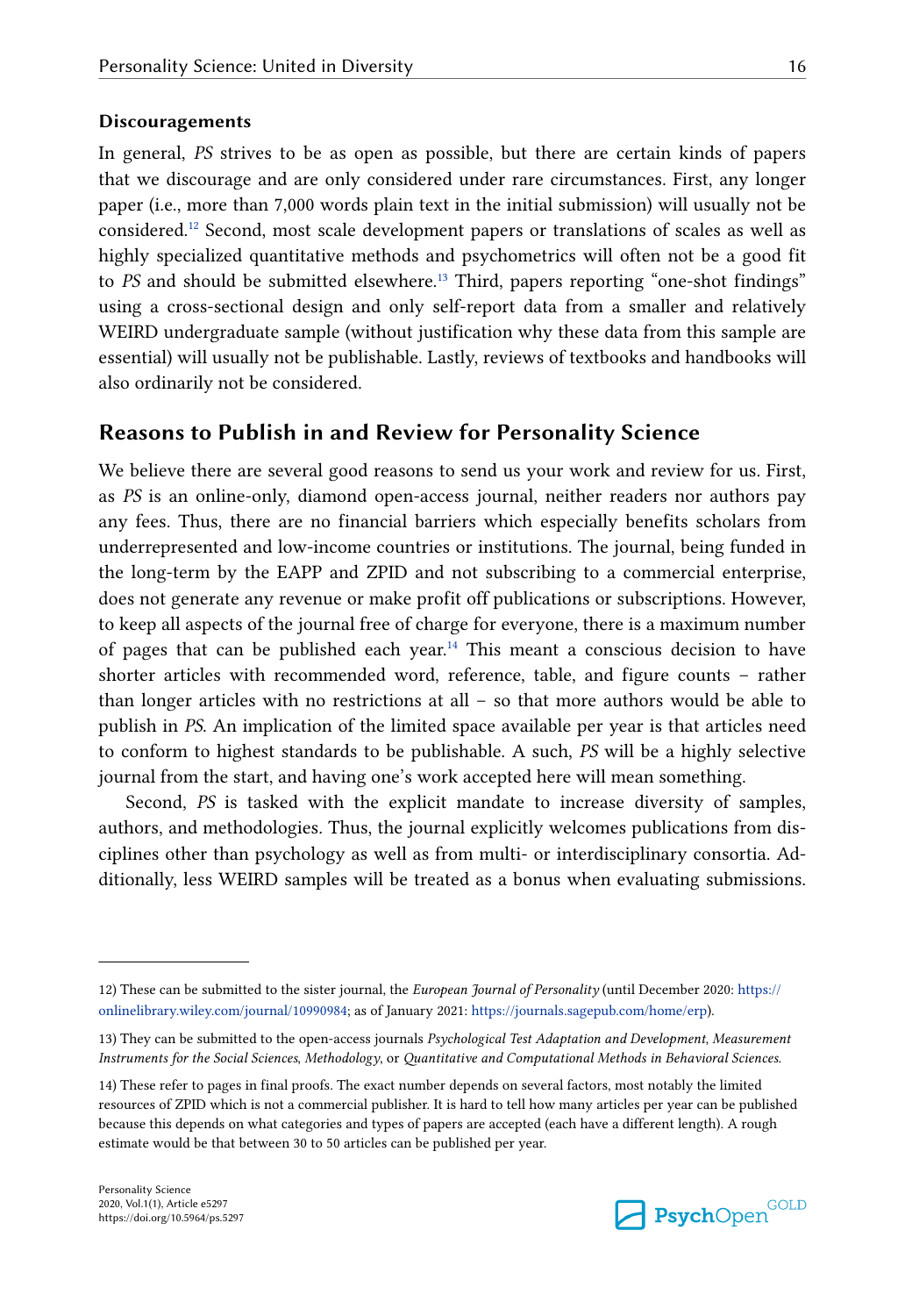Lastly, the journal emphasizes its inclusive approach to conceptualizing, measuring, and studying any aspects of personality and individual differences, leaving all doors open.

Third, *PS* promotes open, transparent, reproducible, and rigorous research. By adopting and enforcing TOP guidelines, we want to ensure more trustworthiness of published content. Indeed, *PS* is currently the highest-ranked journal for personality psychology and among the highest-ranked journals in general in terms of its TOP factor.<sup>15</sup> Empirical articles need to contain different statements on transparency, openness, and reproducibil‐ ity (these will have to be marked in blue font in submissions to facilitate their detection). Upon submission of a manuscript to the journal system, an electronic Article Information Form (AIF)<sup>16</sup> – modeled after a consensus-based transparency checklist [\(Aczel et al., 2020\)](#page-18-0) – replaces the traditional cover letter, provides more standardization across submissions, and gathers vital information on openness and transparency implementations. Further, all submissions are required to use an official  $PS$  paper template<sup>17</sup> which gathers basic information and again ensures a common and consistent standard across all submissions. In the interest of open and collaborative science, all accepted articles and supplements are published with a CC-BY 4.0 license, meaning that authors retain ownership of their work. This license makes it easier to re-use (parts of) articles, provided that the authors have been appropriately cited and credited. Supplements on PsychArchives are linked to in the paper, are permanently available, receive DOIs, are enriched with metadata, and have passed quality-control standards. This means that the supplements to an empirical paper do not just contain an unaudited "dump" of files; rather, these files have been screened, sensibly arranged, and conform to FAIR principles (i.e., they are *f*indable, *a*ccessible, *i*nteroperable, and *r*eusable).

Fourth, *PS* provides choices for authors and reviewers in different areas. For example, authors can choose to request a streamlined review process for papers rejected elsewhere, and they can also identify themselves to reviewers if they wish. Reviewers also have several choices available that are, in principle, independent of each other. Specifically, they can choose to (1) disclose their name to the authors in the confidential review process, (2) have their name indicated on the published paper (if accepted), and (3) have their review published alongside the paper (if accepted) as a supplement (though the authors need to agree to this also), with or without their name attached to that open review. *PS* does not formulate any requirements for reviewers to identify themselves, but signed reviews may have several benefits ([Lynam et al., 2019\)](#page-21-0). For the future, *PS* also plans to implement (moderated) post-publication peer-review, granting readers the choice to leave informed comments and insights on papers and authors the choice to respond.



<sup>15)</sup> See <https://topfactor.org/>

<sup>16)</sup> See <https://ps.psychopen.eu/index.php/ps/author-guidelines>

<sup>17)</sup> See <https://ps.psychopen.eu/index.php/ps/about/submissions>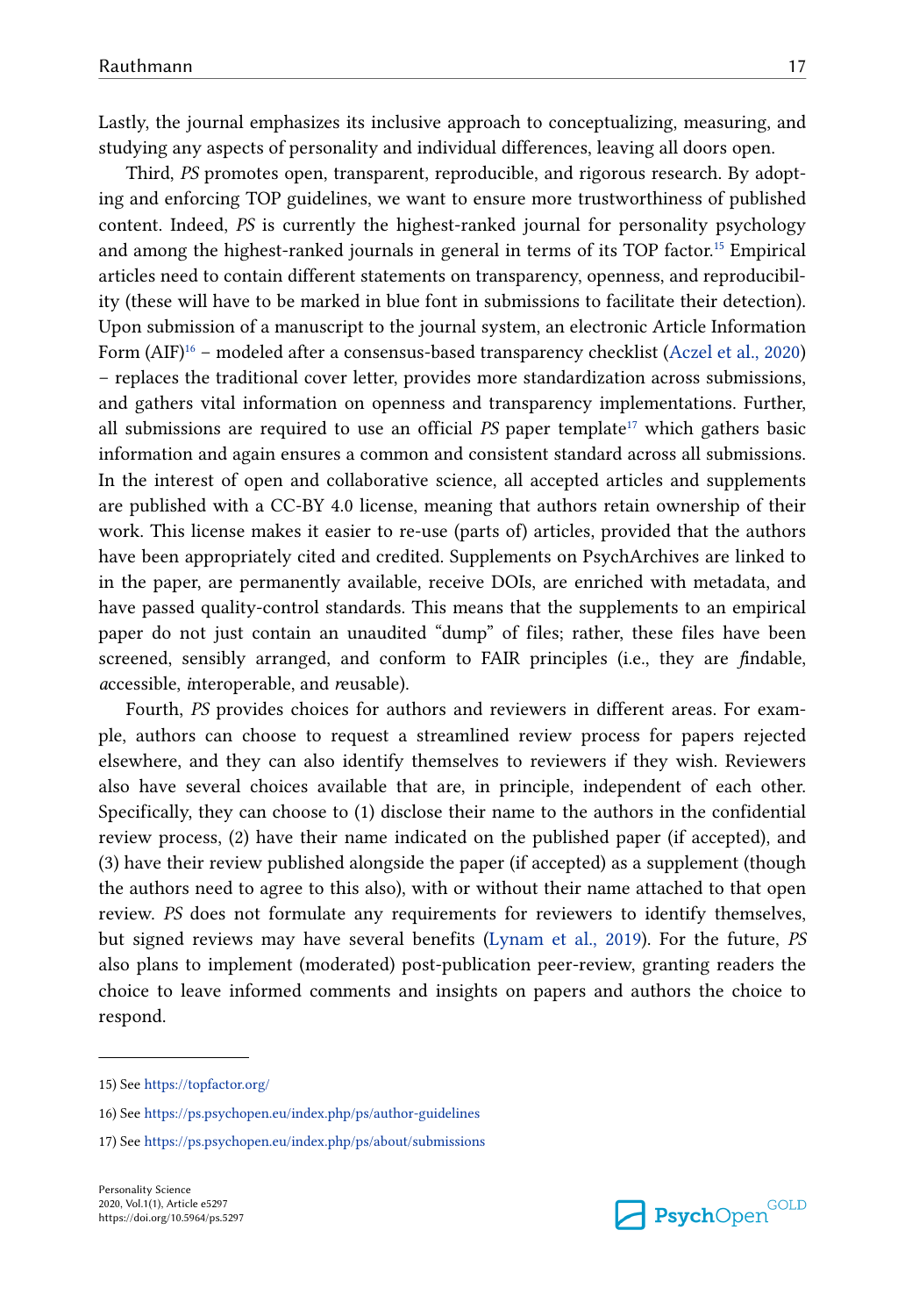Fifth, *PS* offers novel and attractive paper formats (e.g., Insights & Ideas, Projects & Data, Cumulative Blitz Reports, Registered Reports, Controversy Exchanges). The journal was explicitly conceived to be nimble and adaptable to different or new kinds of papers and input from readers, authors, reviewers, and editors. As such, perhaps different or more formats may be offered in the future in response to requests to implement them.

Lastly, the journal has a dedicated team<sup>18</sup> and support from both EAPP and ZPID with a long-term development plan for the journal. The inaugural team consists of three senior consultant members (Mitja Back, Verónica Benet-Martínez, Samuel Gosling), three methodological consultant members (Daniel Lakens, Daniel Leising, Felix Schönbrodt), 12 associate editors from different world regions and with gender parity (Anna Baumert, Ryan Hong, Martina Hřebíčková, Lauren Human, Claudio Hutz, Markus Jokela, Sumaya Laher, Carolyn MacCann, Atsushi Oshio, Marco Perugini, Ryne Sherman, Michelle Yik), an editorial assistant (Theresa Körnig), and an editor-in-chief and managing editor (John Rauthmann). Everyone is committed to ensuring the success of this journal and making it a place where good personality science can thrive.

# **The Way Forward: Opening Doors – And Keeping Them Open**

In 1946, Allport maintained that "no doors should be closed in the study of personality" (pp. 133-134). This new journal wants to open all doors and keep them open to do personality science justice. Our goal for *PS* is to fully embrace and foster such epistemic diversity by growing a larger, more inclusive community of personality scientists around the world. In the beginning, this will constitute a multidisciplinary endeavor (i.e., study‐ ing personality from the lens of different disciplines, each using their own perspectives and methods). A next step will be working towards interdisciplinarity where common theories, questions, methods, and insights are developed, cutting across disciplinary borders. Going even further beyond, transdisciplinarity would be achieved once personality science has emerged as a truly integrated, seamless blend of various disciplines. Epistemic diversity is beneficial on many levels, but there need to be coordinated, unify‐ ing efforts to prevent approaches or entire research areas being neglected, drifting off, becoming too insular, or being barely integrated into a cumulative knowledge base. *PS* seeks to be such a coordinating force that contributes to uniting us in our diversity. We thus invite you to create an inclusive space with this journal where discourse is cross-cutting and integrative. Let us *together* build a bold and inspiring journal that serves, expands, and disseminates our rich field, personality science!



<sup>18)</sup> See their reasons for joining *PS* and their visions at<https://ps.psychopen.eu/index.php/ps/blurbs>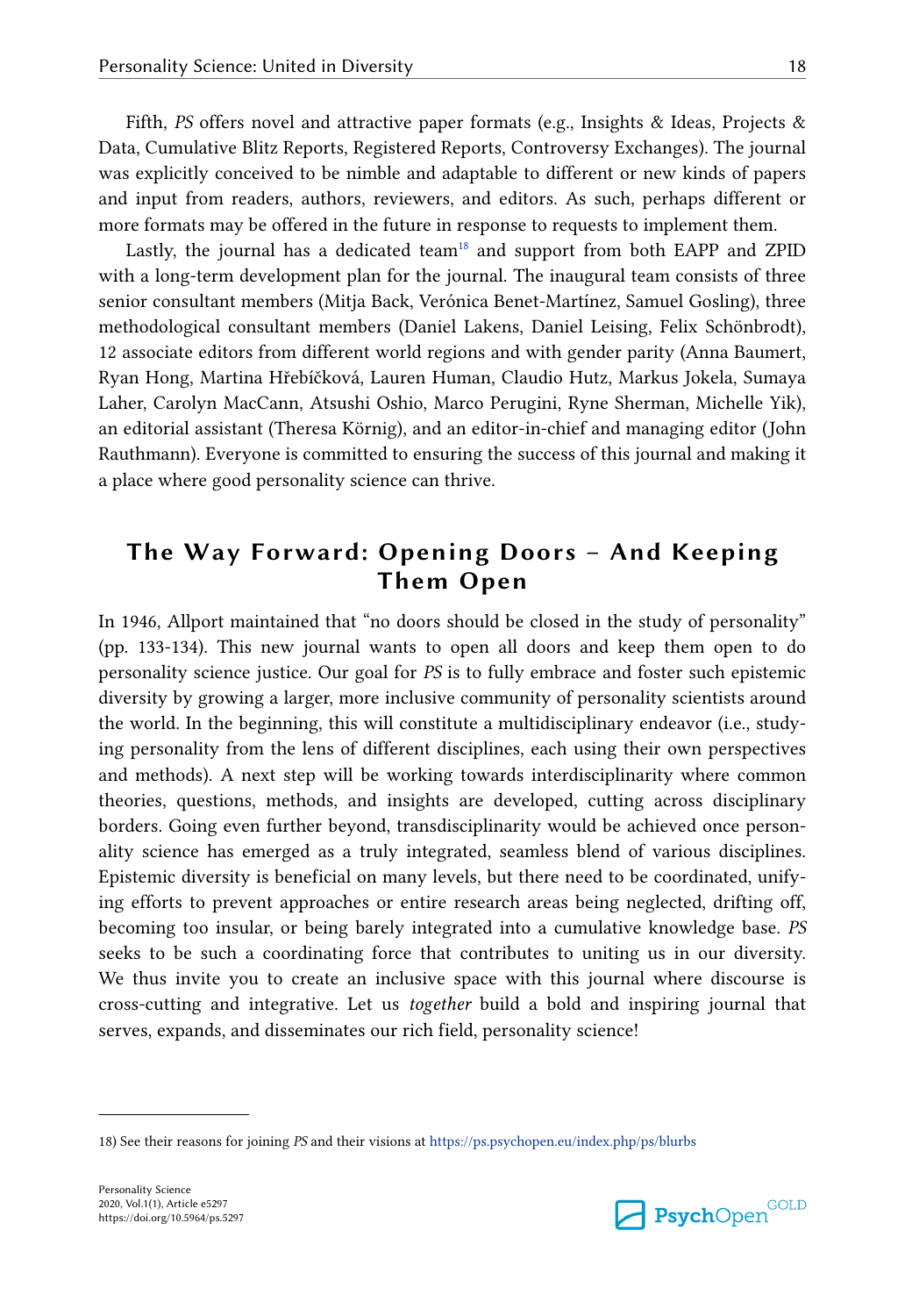<span id="page-18-0"></span>**Funding:** The author has no funding to report.

**Competing Interests:** The author has declared that no competing interests exist.

**Acknowledgments:** I thank members of the EAPP Executive Committee (Jaap Denissen, Anu Realo), ZPID team (Gerhard Eilbacher, Armin Günther), journal staff (Theresa Körnig), and the journal's Advisory Board (Mitja Back, Verónica Benet-Martínez, Sam Gosling, Daniel Lakens, Daniel Leising, Felix Schönbrodt) for guiding the development and launch of the journal as well as providing helpful feedback and input on this editorial.

### **References**

- Aczel, B., Szaszi, B., Sarafoglou, A., Kekecs, Z., Kucharský, S., Benjamin, D., . . . Wagenmakers, E. J. (2020). A consensus-based transparency checklist. *Nature Human Behaviour, 4*, 4-6. <https://doi.org/10.1038/s41562-019-0772-6>
- Allik, J. (2013). Personality psychology in the first decade of the new millennium: A bibliometric portrait. *European Journal of Personality, 27*, 5-14.<https://doi.org/10.1002/per.1843>
- Allik, J., Lauk, K., & Realo, A. (2020). Factors predicting the scientific wealth of nations. *Cross-Cultural Research, 54*, 364-397.<https://doi.org/10.1177/1069397120910982>
- Allport, G. W. (1946). Personalistic psychology as science: A reply. *Psychological Review, 53*, 132-135. <https://doi.org/10.1037/h0058477>
- Allport, G. W. (1961). *Pattern and growth in personality*. Holt, Rinehart & Winston.
- AlShebli, B. K., Rahwan, T., & Woon, W. L. (2018). The preeminence of ethnic diversity in scientific collaboration. *Nature Communications, 9*, Article 5163. <https://doi.org/10.1038/s41467-018-07634-8>
- Apicella, C., Norenzayan, A., & Henrich, J. (2020). Beyond WEIRD: A review of the last decade and a look ahead to the global laboratory of the future. *Evolution and Human Behavior, 41*, 319-329. <https://doi.org/10.1016/j.evolhumbehav.2020.07.015>
- Arnett, J. J. (2008). The neglected 95%: Why American psychology needs to become less American. *The American Psychologist, 63*, 602-614. <https://doi.org/10.1037/0003-066X.63.7.602>
- Atherton, O. E., & Robins, R. W. (2020, November 20). *The Personality Development Collaborative*. <https://www.personalitydevelopmentcollaborative.org>
- Beck, E. D., & Jackson, J. J. (2020, November 2). *A mega-analysis of personality prediction: Robustness and boundary conditions.* PsyArXiv. <https://doi.org/10.31234/osf.io/7pg9b>
- Bélisle, J. F., & Bodur, H. O. (2010). Avatars as information: Perception of consumers based on their avatars in virtual worlds. *Psychology and Marketing, 27*, 741-765. <https://doi.org/10.1002/mar.20354>
- Bell, A. M., Hankison, S. J., & Laskowski, K. L. (2009). The repeatability of behaviour: A metaanalysis. *Animal Behaviour, 77*, 771-783.<https://doi.org/10.1016/j.anbehav.2008.12.022>

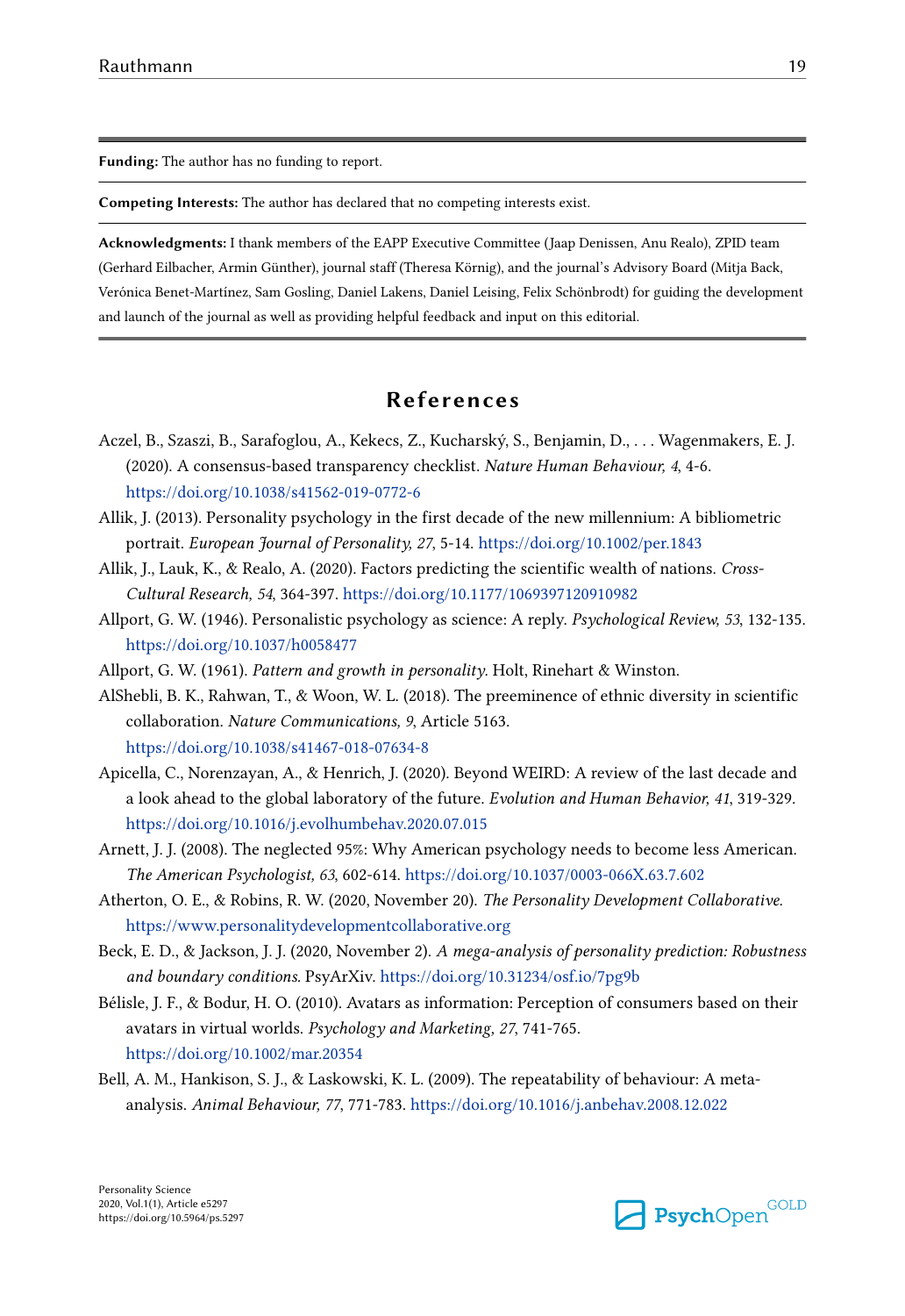- <span id="page-19-0"></span>Bleidorn, W., Hill, P. L., Back, M. D., Denissen, J. J. A., Hennecke, M., Hopwood, C. J., . . . Roberts, B. (2019). The policy relevance of personality traits. *The American Psychologist, 74*, 1056-1067. <https://doi.org/10.1037/amp0000503>
- Bremner, P., Celiktutan, O., & Gunes, H. (2016, March). Personality perception of robot avatar teleoperators. In *2016 11th ACM/IEEE International Conference on Human-Robot Interaction (HRI)* (pp. 141-148). IEEE.
- Broadbent, E., Kumar, V., Li, X., Sollers, J., III, Stafford, R. Q., MacDonald, B. A., & Wegner, D. M. (2013). Robots with display screens: A robot with a more humanlike face display is perceived to have more mind and a better personality. *PLoS One, 8*, Article e72589. <https://doi.org/10.1371/journal.pone.0072589>
- Carere, C., & Maestripieri, D. (Eds.). (2013). *Animal personalities: Behavior, physiology, and evolution*. University of Chicago Press.
- Chartier, C. R., Riegelman, A., & McCarthy, R. J. (2018). StudySwap: A platform for interlab replication, collaboration, and resource exchange. *Advances in Methods and Practices in Psychological Science, 1*, 574-579.<https://doi.org/10.1177/2515245918808767>
- Cheek, N. N. (2017). Scholarly merit in a global context: The nation gap in psychological science. *Perspectives on Psychological Science, 12*, 1133-1137.<https://doi.org/10.1177/1745691617708233>
- Churamani, N., Barros, P., Gunes, H., & Wermter, S. (2020). *Affect-driven modelling of robot personality for collaborative human-robot interactions* [Preprint, arXiv:2010.07221]. arXiv. <https://arxiv.org/abs/2010.07221>
- Cloninger, S. (2020). Conceptual and historical perspectives. In P. J. Corr & G. Matthews (Eds.), *The Cambridge handbook of personality psychology* (2nd ed., pp. 13-30). Cambridge University Press.
- Colom, R., Bensch, D., Horstmann, K. T., Wehner, C., & Ziegler, M. (2019). Special Issue "The Ability–Personality Integration". *Journal of Intelligence, 7*, Article 13. <https://doi.org/10.3390/jintelligence7020013>
- Craenen, B., Deshmukh, A., Foster, M. E., & Vinciarelli, A. (2018, August). Do we really like robots that match our personality? The case of Big-Five traits, Godspeed scores and robotic gestures. In *2018 27th IEEE International Symposium on Robot and Human Interactive Communication (RO-MAN)* (pp. 626-631). IEEE.
- Dall, S. R., Houston, A. I., & McNamara, J. M. (2004). The behavioural ecology of personality: Consistent individual differences from an adaptive perspective. *Ecology Letters, 7*, 734-739. <https://doi.org/10.1111/j.1461-0248.2004.00618.x>
- Devezer, B., Nardin, L. G., Baumgaertner, B., & Buzbas, E. O. (2019). Scientific discovery in a modelcentric framework: Reproducibility, innovation, and epistemic diversity. *PLoS One, 14*, Article e0216125. <https://doi.org/10.1371/journal.pone.0216125>
- DeYoung, C. G., Chmielewski, M., Clark, L. A., Condon, D. M., Kotov, R., Krueger, R. F., . . . the HiTOP Normal Personality Workgroup. (2020). The distinction between symptoms and traits in the Hierarchical Taxonomy of Psychopathology (HiTOP). *Journal of Personality*. Advance online publication.<https://doi.org/10.1111/jopy.12593>

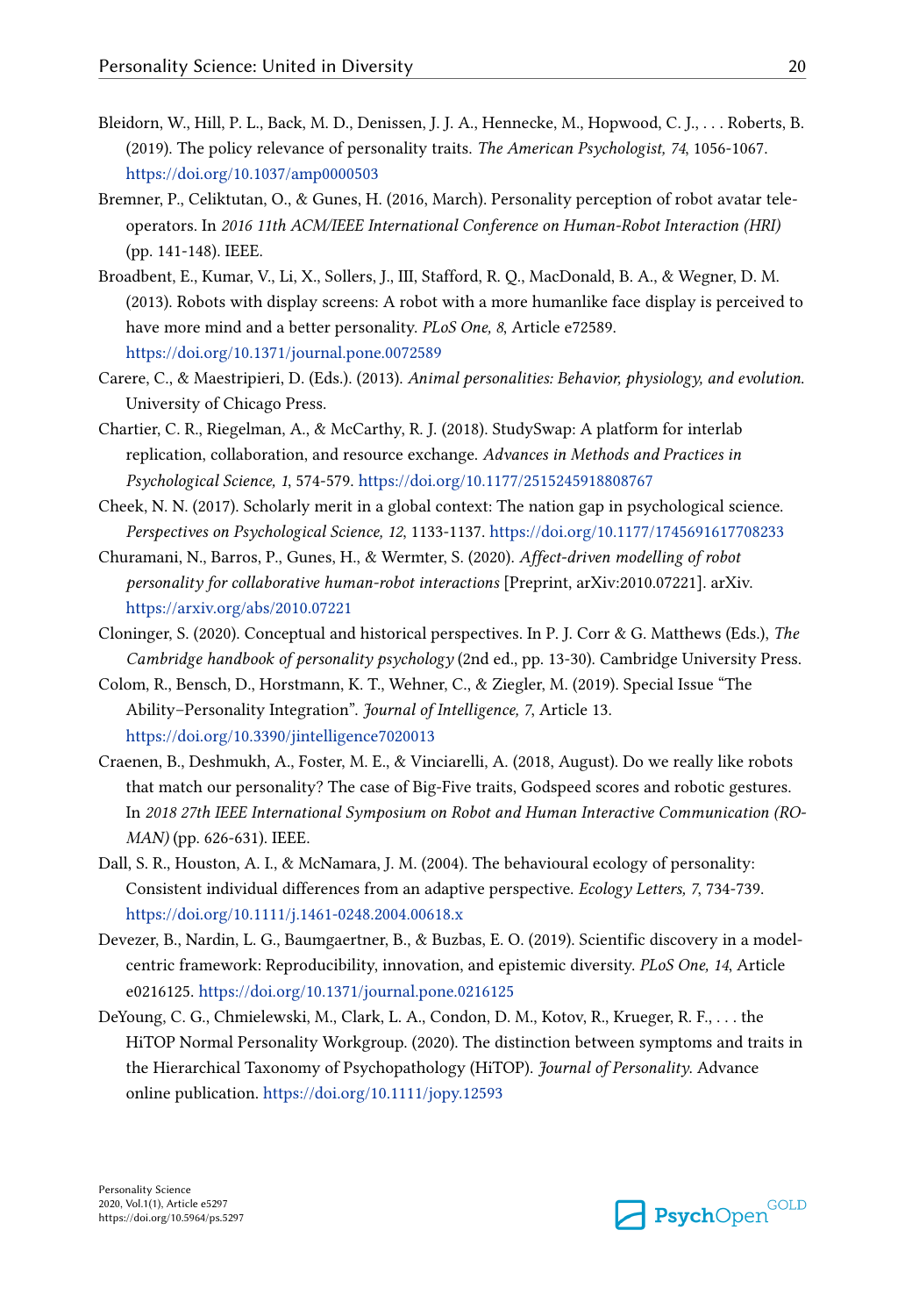- <span id="page-20-0"></span>Diener, E., Oishi, S., & Park, J. (2014). An incomplete list of eminent psychologists of the modern era. *Archives of Scientific Psychology, 2*, 20-32. <https://doi.org/10.1037/arc0000006>
- Ebersole, C. R., Andrighetto, L., Casini, E., Chiorri, C., Dalla Rosa, A., Domaneschi, F., . . . Richetin, E., JVianello, M. (2020). Many Labs 5: Registered replication of Payne, Burkley, and Stokes (2008), Study 4. *Advances in Methods and Practices in Psychological Science, 3*, 387-393. <https://doi.org/10.1177/2515245919885609>
- Fong, K., & Mar, R. A. (2015). What does my avatar say about me? Inferring personality from avatars. *Personality and Social Psychology Bulletin, 41*, 237-249. <https://doi.org/10.1177/0146167214562761>
- Fournier, M. A., Di Domenico, S. I., Weststrate, N. M., Quitasol, M. N., & Dong, M. (2015). Toward a unified science of personality coherence. *Canadian Psychology, 56*, 253-262. <https://doi.org/10.1037/cap0000022>

Funder, D. C. (2015). *The personality puzzle* (8th ed.). W. W. Norton & Company.

- Graham, E. K., Weston, S. J., Gerstorf, D., Yoneda, T. B., Booth, T., Beam, C. R., . . . Mroczek, D. K. (2020). Trajectories of Big Five personality traits: A coordinated analysis of 16 longitudinal samples. *European Journal of Personality, 34*(3), 301-321. <https://doi.org/10.1002/per.2259>
- Green, B. N., & Johnson, C. D. (2015). Interprofessional collaboration in research, education, and clinical practice: Working together for a better future. *The Journal of Chiropractic Education, 29*, 1-10.<https://doi.org/10.7899/JCE-14-36>
- Haggbloom, S. J., Warnick, R., Warnick, J. E., Jones, V. K., Yarbrough, G. L., Russel, R. M., . . . Monte, E. (2002). The 100 most eminent psychologists of the 20th century. *Review of General Psychology, 6*, 139-152.<https://doi.org/10.1037/1089-2680.6.2.139>
- Harzing, A. W., & Giroud, A. (2014). The competitive advantage of nations: An application to academia. *Journal of Informetrics, 8*, 29-42. <https://doi.org/10.1016/j.joi.2013.10.007>
- Hengartner, M. P., Kawohl, W., Haker, H., Rössler, W., & Ajdacic-Gross, V. (2016). Big Five personality traits may inform public health policy and preventive medicine: Evidence from a cross-sectional and a prospective longitudinal epidemiologic study in a Swiss community. *Journal of Psychosomatic Research, 84*, 44-51.<https://doi.org/10.1016/j.jpsychores.2016.03.012>
- Henrich, J., Heine, S. J., & Norenzayan, A. (2010). Beyond WEIRD: Towards a broad-based behavioral science. *Behavioral and Brain Sciences, 33*, 61-135. <https://doi.org/10.1017/S0140525X0999152X>
- Hofstra, B., Kulkarni, V. V., Galvez, S. M. N., He, B., Jurafsky, D., & McFarland, D. A. (2020). The diversity–innovation paradox in science. *Proceedings of the National Academy of Sciences of the United States of America, 117*, 9284-9291.<https://doi.org/10.1073/pnas.1915378117>
- Hogan, R. (2007). *Personality and the fate of organizations.* Lawrence Erlbaum Associates.
- Hogan, R., & Sherman, R. A. (2020). Personality theory and the nature of human nature. *Personality and Individual Differences, 152*, Article 109561.<https://doi.org/10.1016/j.paid.2019.109561>
- Hong, L., & Page, S. E. (2004). Groups of diverse problem solvers can outperform groups of highability problem solvers. *Proceedings of the National Academy of Sciences of the United States of America, 101*, 16385-16389. <https://doi.org/10.1073/pnas.0403723101>

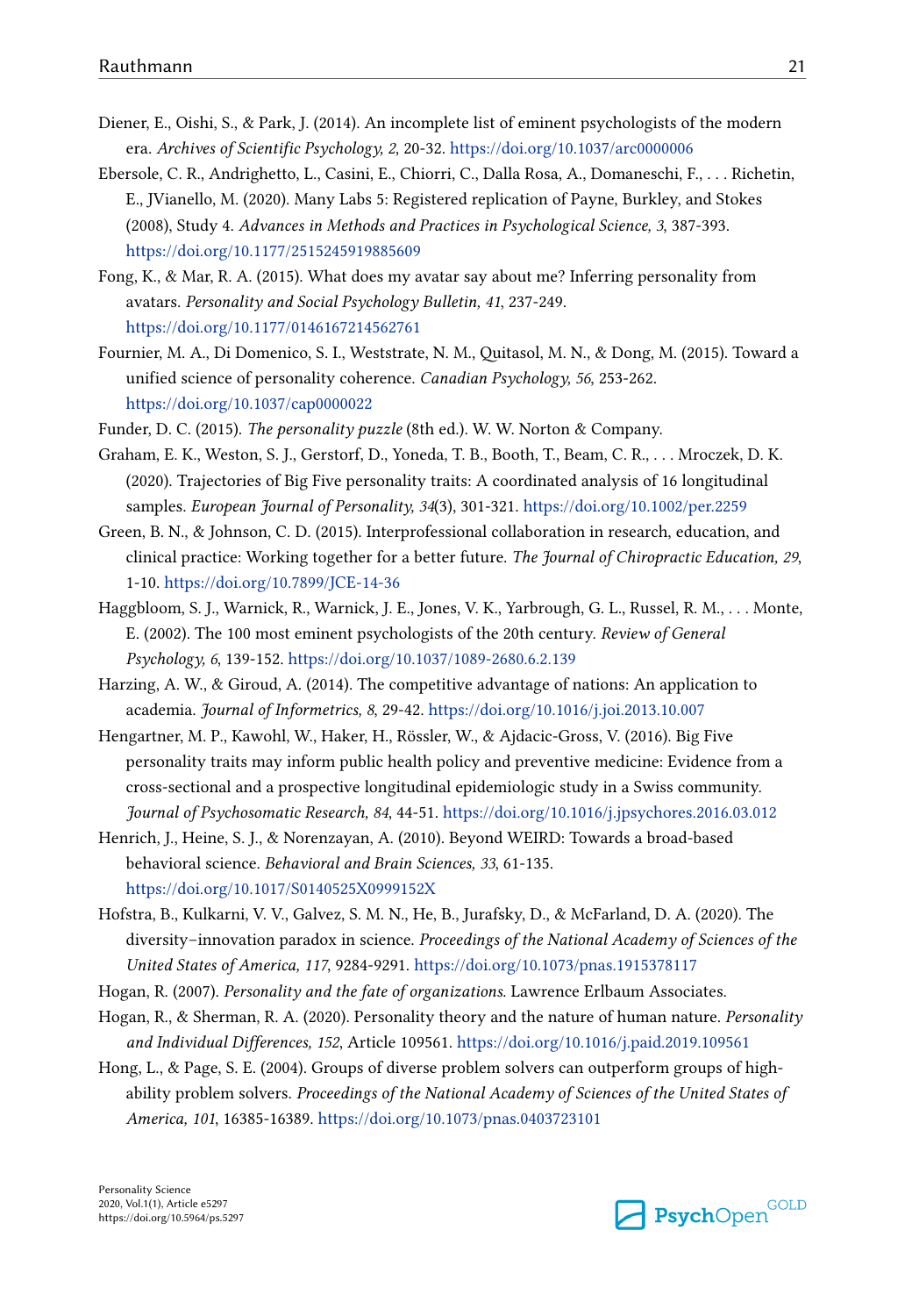- <span id="page-21-0"></span>IJzerman, H., Lewis, N. A., Przybylski, A. K., Weinstein, N., DeBruine, L., Ritchie, S. J., . . . Anvary, F. (2020). Use caution when applying behavioural science to policy. *Nature Human Behaviour, 4*, 1092-1094. <https://doi.org/10.1038/s41562-020-00990-w>
- Joel, S., Eastwick, P. W., Allison, C. J., Arriaga, X. B., Baker, Z. G., Bar-Kalifa, E., . . . Wolf, S. (2020). Machine learning uncovers the most robust self-report predictors of relationship quality across 43 longitudinal couples studies. *Proceedings of the National Academy of Sciences, 117*, 19061-19071.<https://doi.org/10.1073/pnas.1917036117>
- Kandler, C., Penner, A., Richter, J., & Zapko-Willmes, A. (2019). The Study of Personality Architecture and Dynamics (SPeADy): A longitudinal and extended twin family study. *Twin Research and Human Genetics, 22*, 548-553. <https://doi.org/10.1017/thg.2019.62>
- Klein, R. A., Vianello, M., Hasselman, F., Adams, B. G., Adams, R. B., Jr., Alper, S., . . . Neijenhuis, K. (2018). Many Labs 2: Investigating variation in replicability across samples and settings. *Advances in Methods and Practices in Psychological Science, 1*, 443-490. <https://doi.org/10.1177/2515245918810225>
- Kliegl, R., & Bates, D. (2011). International collaboration in psychology is on the rise. *Scientometrics, 87*, 149-158. <https://doi.org/10.1007/s11192-010-0299-0>
- Lanning, K. (2017). What is the relationship between "personality" and "social" psychologies? Network, community, and whole text analyses of the structure of contemporary scholarship. *Collabra: Psychology, 3*(1), Article 8. <https://doi.org/10.1525/collabra.70>
- Larsen, R., & Buss, D. M. (2021). *Personality psychology: Domains of knowledge about human nature* (7th ed.). McGraw Hill.
- Liddell, H. G., & Scott, R. (1940). A Greek-English Lexicon. Revised and augmented throughout by Sir Henry Stuart Jones, with the assistance of Roderick McKenzie. Clarendon Press. Entry on ψυχή:

[http://www.perseus.tufts.edu/hopper/text?](http://www.perseus.tufts.edu/hopper/text?doc=Perseus%3Atext%3A1999.04.0057%3Aentry%3Dyuxh%2F) [doc=Perseus%3Atext%3A1999.04.0057%3Aentry%3Dyuxh%2F](http://www.perseus.tufts.edu/hopper/text?doc=Perseus%3Atext%3A1999.04.0057%3Aentry%3Dyuxh%2F)

- Lynam, D. R., Hyatt, C. S., Hopwood, C. J., Wright, A. G. C., & Miller, J. D. (2019). Should psychologists sign their reviews? Some thoughts and some data. *Journal of Abnormal Psychology, 128*, 541-546.<https://doi.org/10.1037/abn0000426>
- McAdams, D. P. (1997a). The case for unity in the (post)modern self: A modest proposal. In R. Ashmore & L. Jussim (Eds.), *Self and identity: Fundamental issues* (pp. 46-78). Oxford University Press.
- McAdams, D. P. (1997b). A conceptual history of personality psychology. In R. Hogan, J. Johnson, & S. Briggs (Eds.), *Handbook of personality psychology* (pp. 3-39). Academic Press.
- McAdams, D. P., & Pals, J. L. (2006). A new Big Five: Fundamental principles for an integrative science of personality. *The American Psychologist, 61*, 204-217. <https://doi.org/10.1037/0003-066X.61.3.204>
- McAdams, D. P., & Pals, J. L. (2007). The role of theory in personality research. In R. W. Robins, R. C. Fraley, & R. F. Krueger (Eds.), *Handbook of research methods in personality psychology* (pp. 3-20). The Guilford Press.

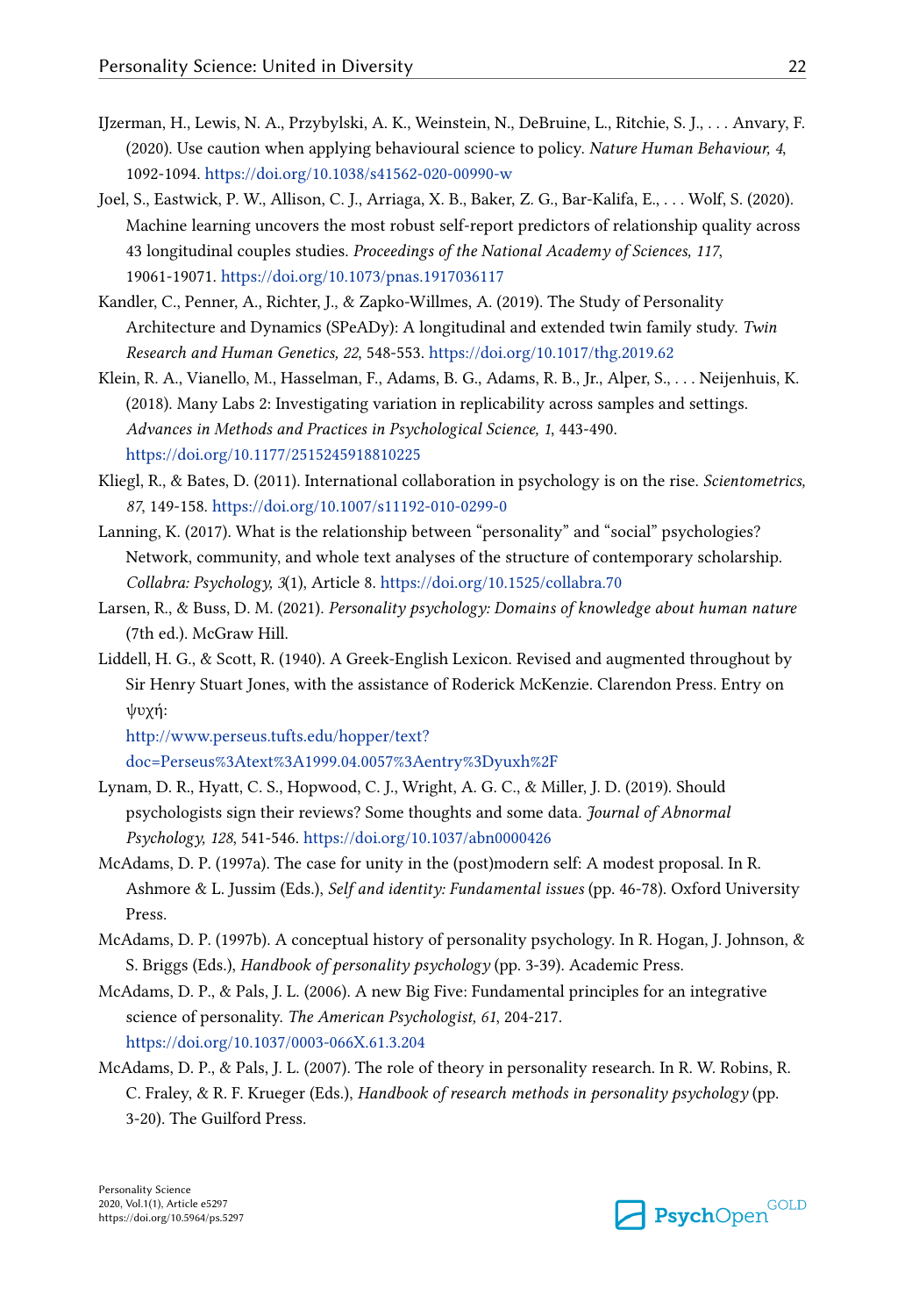- <span id="page-22-0"></span>McLeod, P. L., Liu, Y. C., & Axline, J. E. (2014). When your Second Life comes knocking: Effects of personality on changes to real life from virtual world experiences. *Computers in Human Behavior, 39*, 59-70. <https://doi.org/10.1016/j.chb.2014.06.025>
- Medin, D., Ojalehto, B., Marin, A., & Bang, M. (2017). Systems of (non-)diversity. *Nature Human Behaviour, 1*, Article 0088. <https://doi.org/10.1038/s41562-017-0088>
- Morf, C. C. (2002). Personality at the hub: Extending the conception of personality psychology. *Journal of Research in Personality, 36*, 649-660. [https://doi.org/10.1016/S0092-6566\(02\)00517-2](https://doi.org/10.1016/S0092-6566(02)00517-2)
- Moshontz, H., Campbell, L., Ebersole, C. R., IJzerman, H., Urry, H. L., Forscher, P. S., . . . Chartier, C. R. (2018). The Psychological Science Accelerator: Advancing psychology through a distributed collaborative network. *Advances in Methods and Practices in Psychological Science, 1*, 501-515. <https://doi.org/10.1177/2515245918797607>
- Munafò, M. R., Nosek, B. A., Bishop, D. V., Button, K. S., Chambers, C. D., Du Sert, N. P., . . . Ioannidis, J. P. (2017). A manifesto for reproducible science. *Nature Human Behaviour, 1*, Article 0021.<https://doi.org/10.1038/s41562-016-0021>
- Nosek, B. A., Beck, E. D., Campbell, L., Flake, J. K., Hardwicke, T. E., Mellor, D. T., . . . Vazire, S. (2019). Preregistration is hard, and worthwhile. *Trends in Cognitive Sciences, 23*, 815-818. <https://doi.org/10.1016/j.tics.2019.07.009>
- O'Dea, R. E., Noble, D. W., & Nakagawa, S. (2020, August 23). *Unifying individual differences in personality, predictability, and plasticity: A practical guide.* EcoEvoRxiv. <https://doi.org/10.32942/osf.io/bnugw>
- Ozer, D. J., & Benet-Martínez, V. (2006). Personality and the prediction of consequential outcomes. *Annual Review of Psychology, 57*, 401-421.

<https://doi.org/10.1146/annurev.psych.57.102904.190127>

- Page, S. E. (2008). *The difference: How the power of diversity creates better groups, firms, schools, and societies*. Princeton University Press.
- Pan, X., Gillies, M., & Slater, M. (2015). Virtual character personality influences participant attitudes and behavior – An interview with a virtual human character about her social anxiety. *Frontiers in Robotics and AI, 2*, Article 1. <https://doi.org/10.3389/frobt.2015.00001>
- Rad, M. S., Martingano, A. J., & Ginges, J. (2018). Toward a psychology of Homo sapiens: Making psychological science more representative of the human population. *Proceedings of the National Academy of Sciences of the United States of America, 115*, 11401-11405. <https://doi.org/10.1073/pnas.1721165115>
- Read, S. J., & Miller, L. C. (2002). Virtual personalities: A neural network model of personality. *Personality and Social Psychology Review, 6*, 357-369. [https://doi.org/10.1207/S15327957PSPR0604\\_10](https://doi.org/10.1207/S15327957PSPR0604_10)
- Reich, N., & Eyssel, F. (2013). Attitudes towards service robots in domestic environments: The role of personality characteristics, individual interests, and demographic variables. *Paladyn: Journal of Behavioral Robotics, 4*, 123-130.<https://doi.org/10.2478/pjbr-2013-0014>

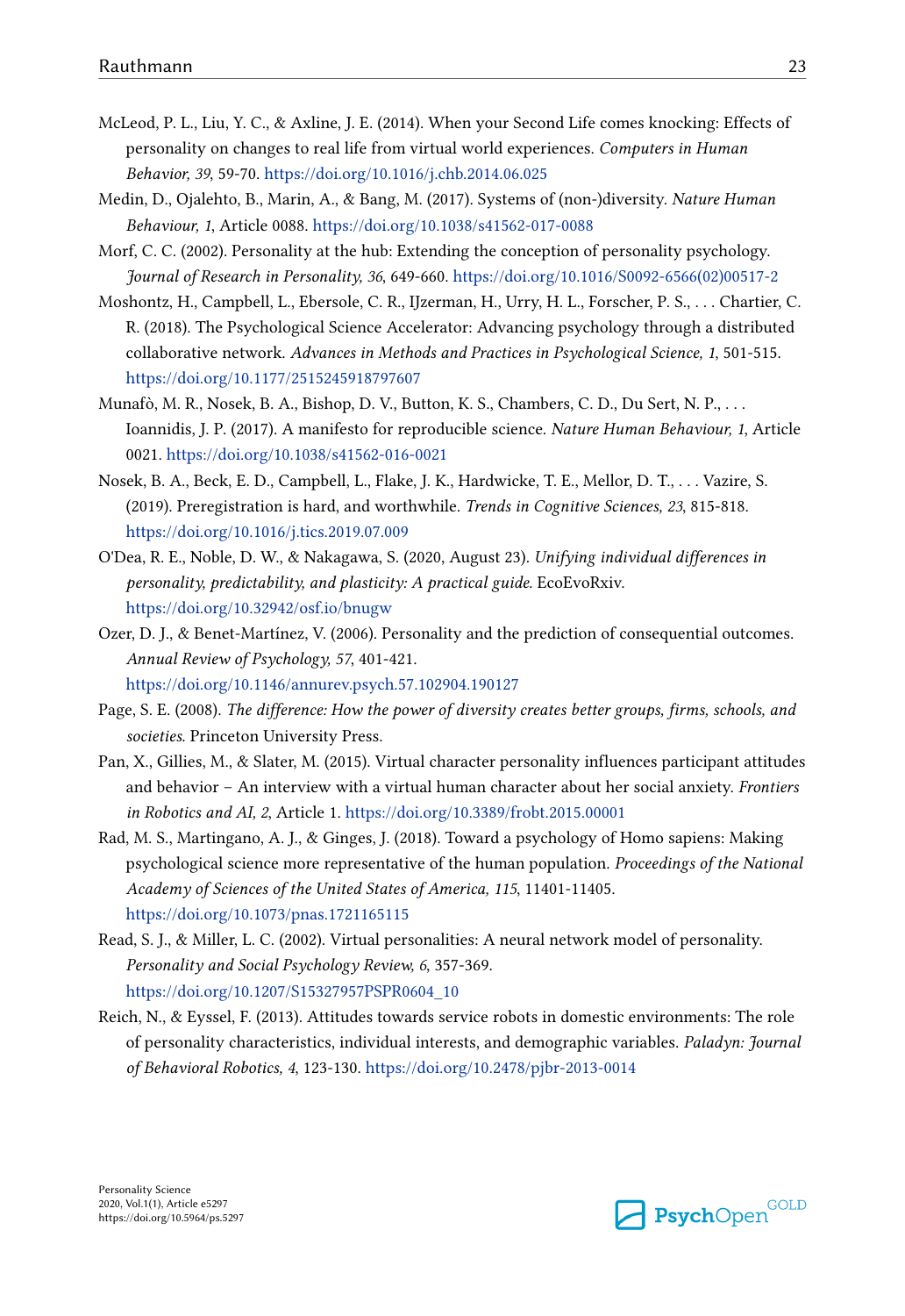- <span id="page-23-0"></span>Renner, K. H., & Laux, L. (2000). Unitas multiplex, purposiveness, individuality: Contrasting Stern's conception of the person with Gergen's saturated self. *Theory & Psychology, 10*, 831-846. <https://doi.org/10.1177/0959354300106008>
- Revelle, W. (2007). Experimental approaches to the study of personality. In R. W. Robins, R. C. Fraley, & R. F. Krueger (Eds.), *Handbook of research methods in personality psychology* (p. 37-61). The Guilford Press.
- Robert, L. P. (2018). Personality in the human robot interaction literature: A review and brief critique. In *Proceedings of the 24th Americas Conference on Information Systems, Aug 16-18. New Orleans, LA.* <https://ssrn.com/abstract=3308191>
- Roberts, B. W., Kuncel, N. R., Shiner, R., Caspi, A., & Goldberg, L. R. (2007). The power of personality: The comparative validity of personality traits, socioeconomic status, and cognitive ability for predicting important life outcomes. *Perspectives on Psychological Science, 2*, 313-345. <https://doi.org/10.1111/j.1745-6916.2007.00047.x>
- Robins, R. W., Tracy, J. L., & Sherman, J. W. (2007). What kinds of methods do personality psychologists use? A survey of journal editors and editorial board members. In R. W. Robins, R. C. Fraley, & R. F. Krueger (Eds.), *Handbook of research methods in personality psychology* (pp. 673-678). The Guilford Press.
- Sih, A., Bell, A., & Johnson, J. C. (2004). Behavioral syndromes: An ecological and evolutionary overview. *Trends in Ecology & Evolution, 19*, 372-378.<https://doi.org/10.1016/j.tree.2004.04.009>
- Sih, A., Mathot, K. J., Moirón, M., Montiglio, P. O., Wolf, M., & Dingemanse, N. J. (2015). Animal personality and state–behaviour feedbacks: A review and guide for empiricists. *Trends in Ecology & Evolution, 30*, 50-60. <https://doi.org/10.1016/j.tree.2014.11.004>
- Sih, A., Munson, A., & Pollack, L. (2020). Animal personalities. In *The Wiley Encyclopedia of personality and individual differences: Models and theories* (pp. 117-122). Wiley-Blackwell.
- Simons, D. J., Shoda, Y., & Lindsay, D. S. (2017). Constraints on Generality (COG): A proposed addition to all empirical papers. *Perspectives on Psychological Science, 12*, 1123-1128. <https://doi.org/10.1177/1745691617708630>
- Smaldino, P., & O'Connor, C. (2020, November 5). *Interdisciplinarity can aid the spread of better methods between scientific communities.* MetaArXiv.<https://doi.org/10.31222/osf.io/cm5v3>
- Soderberg, C. K., Errington, T. M., Schiavone, S. R., Bottesini, J. G., Singleton Thorn, F., Vazire, S., Esterling, K. E., & Nosek, B. A. (2020, November 16). *Research quality of registered reports compared to the traditional publishing model.* MetaArXiv. <https://doi.org/10.31222/osf.io/7x9vy>
- Soto, C. J. (2019). How replicable are links between personality traits and consequential life outcomes? The Life Outcomes of Personality Replication Project. *Psychological Science, 30*, 711-727. <https://doi.org/10.1177/0956797619831612>
- Soto, C. J. (2021). Do links between personality and life outcomes generalize? Testing the robustness of trait-outcome associations across gender, age, ethnicity, and analytic approaches. *Social Psychological & Personality Science, 12*, 118-130.<https://doi.org/10.1177/1948550619900572>
- Spadaro, G., Tiddi, I., Columbus, S., Jin, S., ten Teije, A., & Balliet, D. (2020, October 28). *The Cooperation Databank.* PsyArXiv. <https://doi.org/10.31234/osf.io/rveh3>